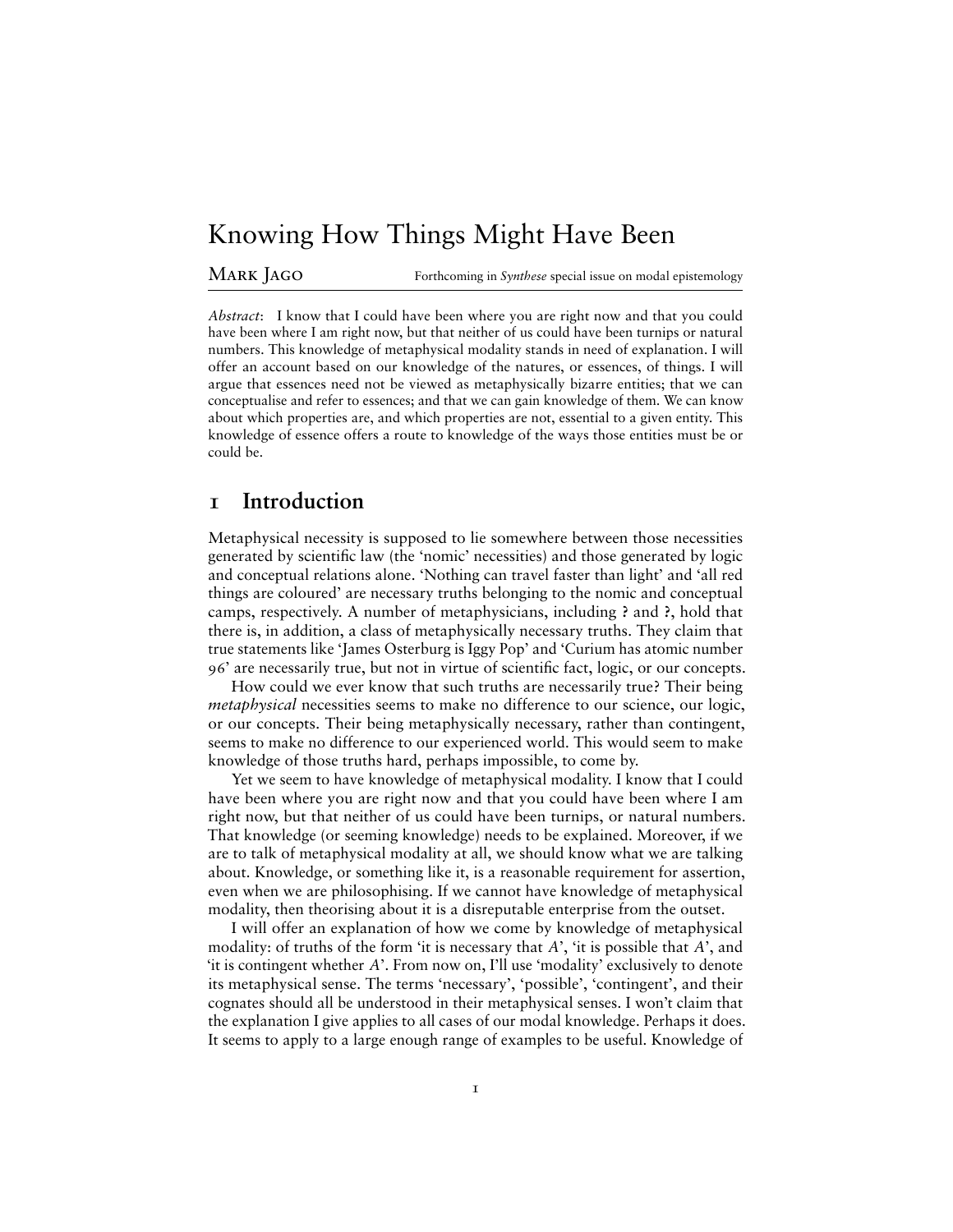necessity and possibility is perplexing. Explaining how we can come by it at all is progress, even if that explanation does not cover all cases.

That said, some cases of modal knowledge are very easy to come by. I know that I'm writing, so I infer that it's possible that I'm writing and hence that it's necessary that it's possible that I'm writing. I thereby come to know, through a simple deduction, both a possible truth and a necessary truth! But of course, this is not the difficult kind of case we had in mind. Inferring  $\diamond A$  ('it is possible that *A*') and then  $\Box \Diamond A$  ('it is necessarily possible that *A*') from a known truth *A* relies only on the logical principles governing our modal concepts. Although the conclusions are genuine truths of metaphysical modality, and are known, they are inferred logically from a known contingent truth. The cases we are concerned with cannot be inferred in this way. They may concern knowledge of non-actual possibilities (that I could have been where you are right now). Or they may concern strengthening a known truth to knowledge of its necessity, or the impossibility of its falsity (that I could not have been a turnip).

Here is the picture I will try to develop. We know how particular things must be because we know the natures or essences of those things. (I'll use 'nature' and 'essence' as synonyms.) And we know how things might have been because we know that those things have natures which, in combination, don't rule out their being those ways. On this view, the metaphysics and epistemology of modality have a common source, in the natures of things.

The metaphysical part of this picture (§**??**) consists of an analysis of metaphysical modality (necessity, possibility, and contingency) in terms of essence, due to **??**. We then add an understanding of essence on which the essence of a thing is accessible to us (§**??**). Knowledge requires belief to be suitably related to the truth. So much of the explanatory burden falls on showing how our true beliefs about essence may constitute knowledge, by showing that those beliefs are suitably related to the truth. (§**??**).

The epistemological story then takes up the task of explaining how we get from knowledge of essence to knowledge of metaphysical modality (§**??**). Again, the challenge is to show that modal beliefs are suitably related to the truth. I discuss two consequences of this approach in §**??**. My overall aim is to sketch a positive account of how we can gain modal knowledge. Most of the paper is devoted to doing that, rather than discussing other accounts. But to set the scene, I will begin, in §??, by briefly considering the leading current accounts of modal epistemology: the conceivability and counterfactual accounts.

## **2 Conceivability and Counterfactual Knowledge**

Perhaps our leading account of modal epistemology comes from Hume, who says that

'Tis an establish'd maxim in metaphysics, that whatever the mind clearly conceives includes the idea of possible existence, or in other words, that nothing we imagine is absolutely impossible. (**?**, I, ii, 2)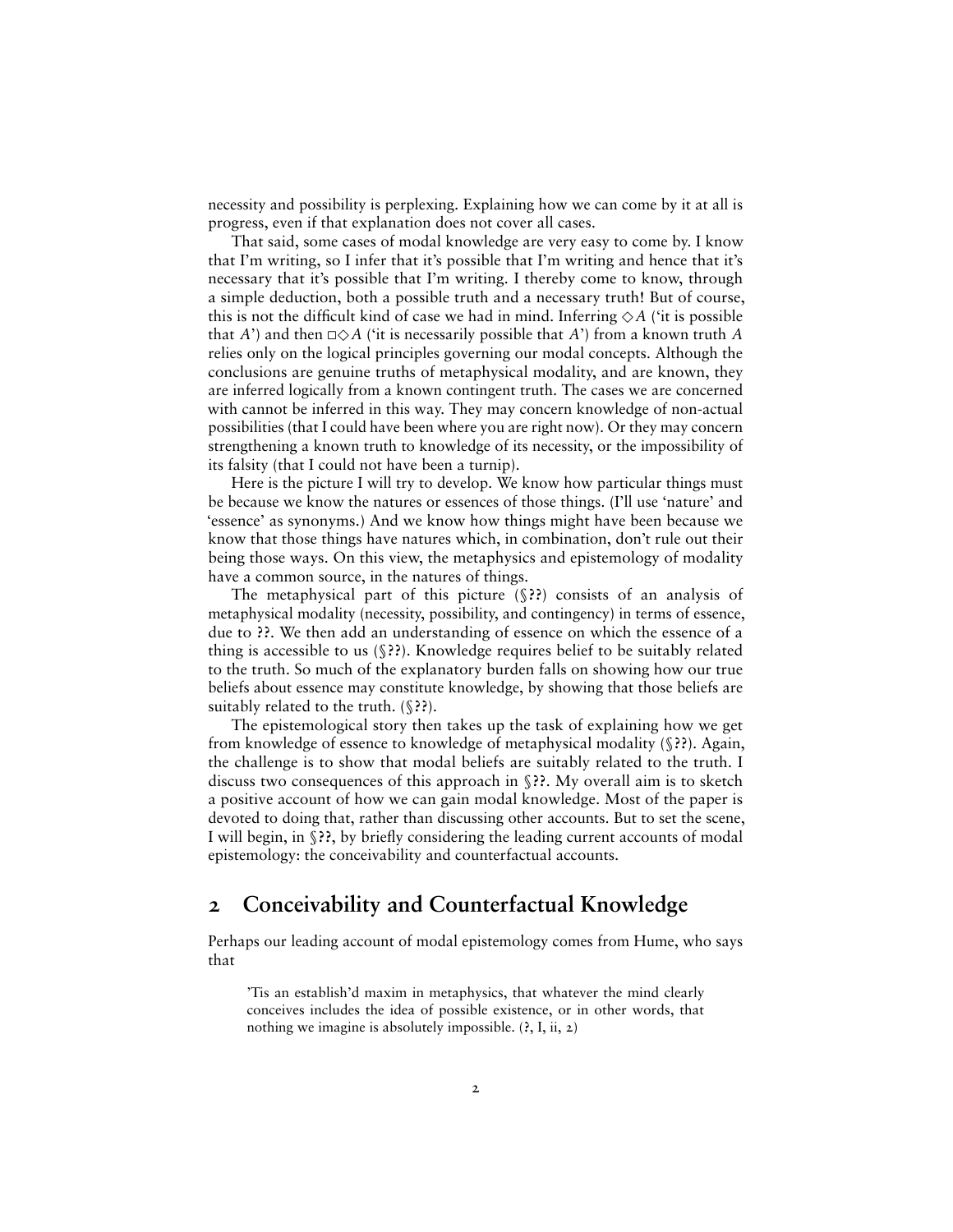We know that something is possible on the basis of imagining, or conceiving, it. **???** develops this approach in detail.

To gain modal knowledge through conceiving other ways things could be, the modal belief-forming process must be reliable. So it must be that conceivability implies possibility, or at least, that it is a reliable enough guide to the modal facts. If it is, and if an agent forms a modal belief on the basis of her imagination, then that belief may well be reliable enough to count as knowledge. The conceivabilitypossibility link is contentious and has been discussed extensively elsewhere (**?**).

I reject the link. I think we have no trouble imagining situations which are impossible, even if we restrict ourselves to logically consistent imaginings (**?**). I might imagine that I am someone else: perhaps I imagine that I'm you, or that I'm Sherlock Holmes. That is logically consistent, but impossible. Or I might imagine that I'm a turnip. I might be watching a kids' TV show, in which one of the characters is a talking turnip. I fall into thinking about the life of this turnip character; I consider its merits; and soon, I'm imagining myself in their shoes. I'm explicitly considering what it would be like to be that turnip. (A fictional, personified turnip, to be sure; but a turnip nevertheless.) But I could not possibly have been a turnip.

Contemporary theories of the imagination from cognitive science support these conclusions. **?** argues that pictorial mental representation has a role in cognition only insofar as it works as 'imagery under description', that is, insofar as the imagery comes endowed with linguistic labels: linguistic mental representations pinning down what the image is about. According to **?** and **?**, such labelling is needed whenever perceptual experience has a content that goes beyond mere shapes and colours.

**?** and **?** argue that this stipulative labelling component allows us to stipulate freely the identity of the imagined objects. Imagine Tim kissing John. The phenomenology of the mental imagery can be such that the represented figures are relevantly similar to Tim and John: hair colour, eyes, bodies. But what makes the imagining count as a representation of a scenario in which *Tim* kisses *John* is that one takes one figure as representing *Tim* and the other as representing *John*. And just as one can imagine Tim kissing John (a possible scenario), so can one imagine oneself as a talking turnip (**?**).

So I reject Hume's maxim, as do **?**, **?**, **?**, **?**, **?**, and many others. But I won't rest my overall case on this argument, which would take us too far afield to establish fully. For, even if we grant the implication from conceivability to possibility, the conceivability approach to modal epistemology remains problematic. To explain an agent's modal knowledge, an approach must first explain their modal beliefs. Defenders of the conceivability account have gone to great lengths to argue that conceivability is reliably connected to the facts of possibility. But they have said much less on whether we actually do form our modal beliefs that way (**?**, 826). If imagining that *A* underpins one's knowledge that *A* is possible, it must be because one formed the belief *that A is possible* on the basis of having imagined that *A*. And similarly, one's belief *that A is necessary* must be formed on the basis of one's recognition of their inability to imagine that ¬*A*.

Many modal beliefs will not be formed like this, however. Many agents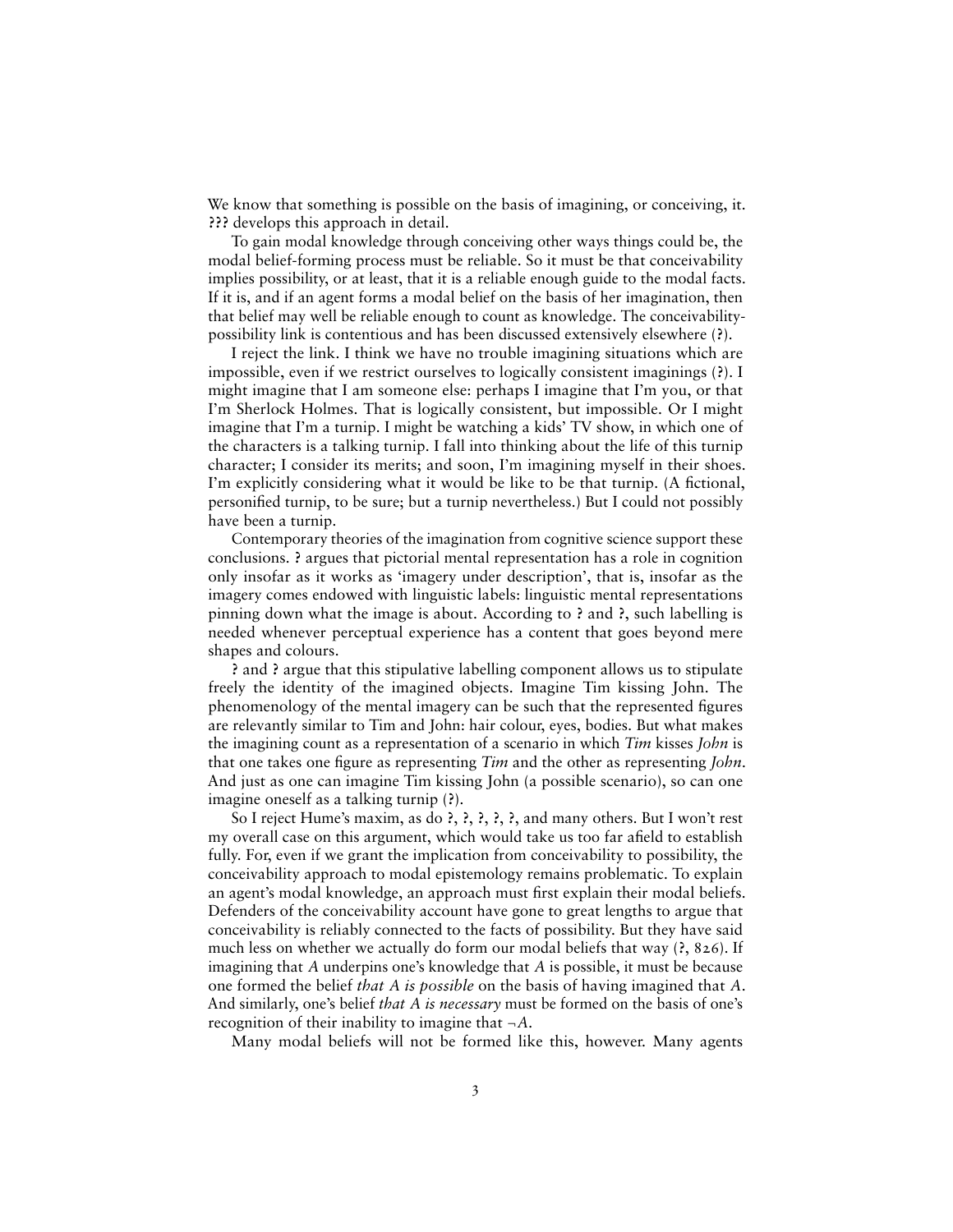question, or are unaware of, any implication from imagination to possibility. The clearest example of such agents are those philosophers who've explicitly considered the purported implication and rejected it. I'm one of them. I am disposed *not* to form the belief that *A* is possible on the basis of having imagined that *A* (although of course I might believe it for other reasons). That disposition is grounded in my philosophical conviction that accepting the inference would lead my beliefs astray. And yet my modal beliefs are no different for it. I have much the same modal beliefs as I did before I ever considered the matter (on everyday topics, at least). I wouldn't like to guess whether the typical agent is disposed to believe in accord with the inference, against it, or to have no overall disposition either way. But it seems there are enough clear cases of agents in my position to show that conceivability cannot be a general explanation for our modal knowledge.

The case against the conceivability explanation strengthens when we consider what properties conceivability must satisfy, if it is to entail metaphysical possibility. One is that it must be logically consistent. It must be impossible genuinely to conceive that *A* if *A* contains any contradiction. This notion is sometimes called *ideal conceivability* (**?**). It is much more plausible that this notion (as compared to the regular notion of conceivability) entails possibility. But it is proportionally less plausible that we form modal beliefs on the basis of ideal conceivability, as compared to non-ideal conceivability. Often, we can't tell whether some set of suppositions are consistent or not. So we can't tell, on the basis of the experience, whether an act of conceiving that *A* is an ideal or a non-ideal act of conceiving. If we form modal beliefs regardless, they will be unreliable. My belief-formation method will not be sensitive to whether my conceiving is ideal or not and so is not guaranteed to be sensitive to the modal truths.

Let us turn to the second leading account of modal epistemology. **?**, chapter 5 argues that our knowledge of metaphysical possibilities and necessities derives from *counterfactual knowledge*: knowledge of what would have been the case, were something else the case. His strategy is in two parts. He first sketches an epistemology for counterfactuals (which I won't discuss here). Then, he shows how to understand possibility and necessity in terms of counterfactual conditionals, thereby (he supposes) reducing the problem of knowing facts about the former to knowing facts about the latter.

Williamson's analysis of modality in terms of counterfactuals  $(A \rightharpoonup B)$  is standard:  $\Box A$  can be defined as  $\neg A \implies \bot$  and  $\diamond A$  as  $\neg(A \implies \bot)$ , where  $\bot$  is some contradiction. Those definitions can be derived simply, so long as any counterfactual  $A \rightharpoonup B$  (i) entails that *B* is possible if *A* is; and (ii) is entailed by the corresponding strict conditional,  $\square(A \rightarrow B)$ .

I'm going to raise three problems for Williamson's proposal. First, the analysis of modality is incorrect. To see this, let's fix  $\perp$  as 'snow is white and snow is not white'. It's necessary that Fermat's Last Theorem is true. But even if it wasn't true, it still wouldn't be the case that snow both is and isn't white. So ◻FLT is true, but  $\neg$ FLT  $\Box \rightarrow \bot$  is false, contrary to Williamson's analysis.

The conditional  $\neg$ FLT  $\Box \rightarrow \bot$  is a *counterpossible*, for it has an impossible antecedent, ¬FLT. Williamson's argument presumes that all counterpossible conditionals are trivially true (as they must be if implied by the corresponding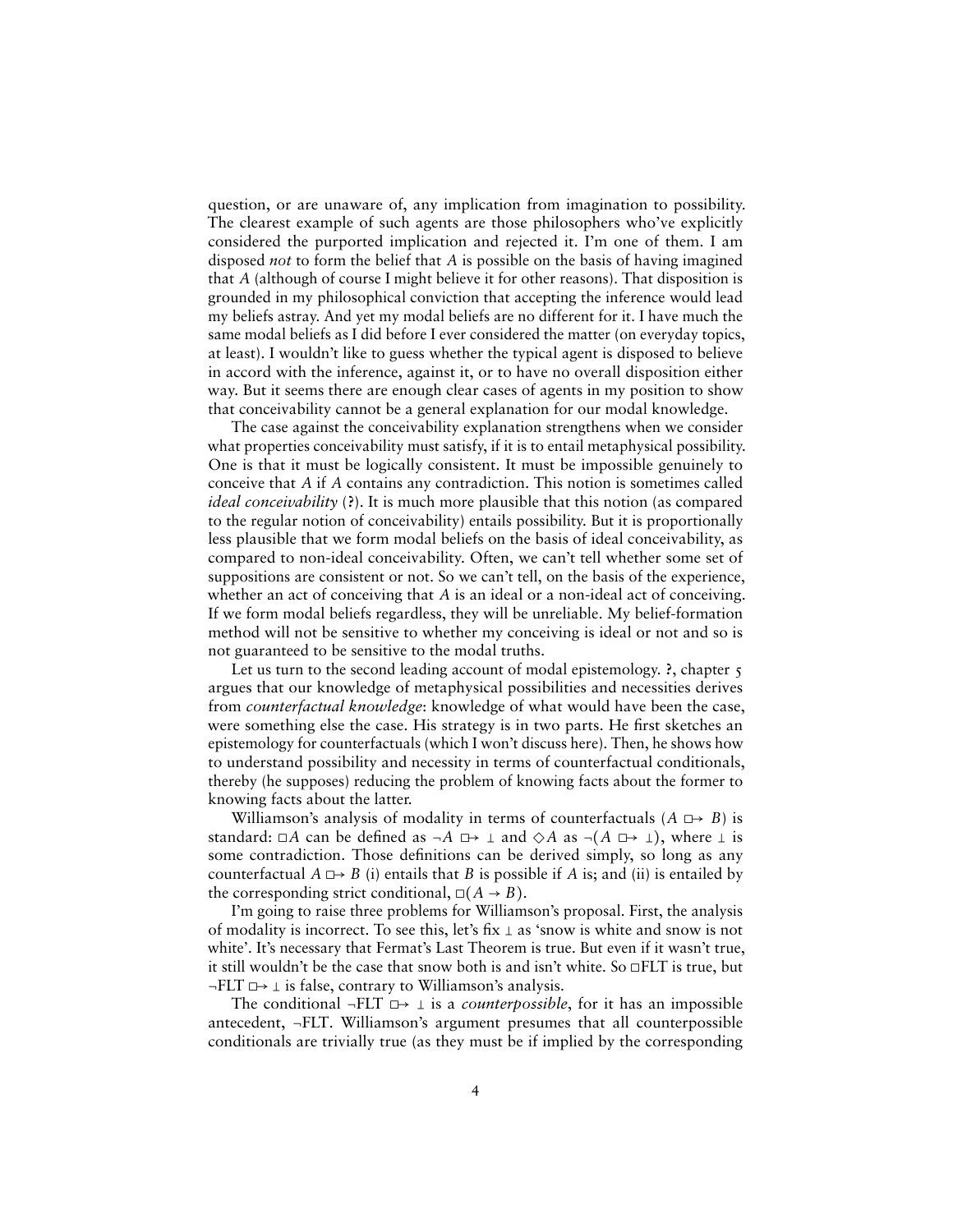strict conditional). But there are many false counterpossibles. Here are three (the -rst from **?**, the remaining two from **?**):

- (1) If Hobbes had (secretly) squared the circle, sick children in the mountains of South America at the time would have cared.
- (2) If there hadn't been any sets, Anna wouldn't have existed.
- (3) If intuitionist logic were correct, excluded middle (*A* ∨ ¬*A*) would be valid.

To my mind, these are all clearly false. Those sick children didn't care about what Hobbes did or didn't do and so wouldn't have cared even if he had squared the circle. Anna doesn't depend for her existence or identity on abstract mathematical entities and so would still have existed even if there were no sets. Rejection of excluded middle is essential to intuitionist logic and so the latter wouldn't be valid were the former true. Williamson says that 'such examples are quite unpersuasive' and 'tend to fall apart when thought through' (**?**, chapter 5). They persuade me (and I've thought them through somewhat). You'll have to make your own mind up. **?**, **?**, **?**, **?**, and **?** all provide accounts on which counterpossibles may be false. **?** respond to Williamson in detail.

Second, it won't help Williamson's case *even if* all counterpossibles are trivially true. I know that Fermat's Last Theorem is necessary, but I believe the corresponding counterfactual  $\neg$ FLT  $\Box \rightarrow \bot$  to be false. Since I don't believe that  $\neg$ FLT  $\Box$  $\rightarrow$   $\bot$ , I don't know it. And since I don't know it, it's presumed equivalence with □FLT can't be what explains my knowing that Fermat's Last Theorem is necessary.

Third, even if we set all counterpossible cases to one side, the view still doesn't have the right explanatory power. It takes the form: one knows that *A*; *A* is equivalent to *B*; therefore, one knows that *B*. But that's not valid reasoning. Someone who knows that *A*, but doesn't know the equivalence, may fail to know that *B*. She may be in a position to come to know that *B*, on the basis of *A*. But if she in fact knows that *B*, but is unaware that it's implied by *A*, then it isn't her knowledge of *A* that underpins her knowledge of *B*.

It isn't plausible to claim that agents automatically or typically know the implication from counterfactuals to metaphysical necessity. For most agents encountering its derivation, the implication is surprising and informative. Most folk – perhaps even most philosophers – would not have a clear sense of whether the implication holds. Yet they have plenty of modal and counterfactual knowledge. Knowledge of metaphysical necessity isn't typically counterfactual knowledge.

#### **3 Modal Reduction to Essence**

The account of metaphysical modality which seems to me to offer the best chance of explaining our modal knowledge is the Finean essentialist account (**???**). This approach analyses, reduces, or grounds facts about metaphysical necessity in facts about the essences of things, either taken individually or all together.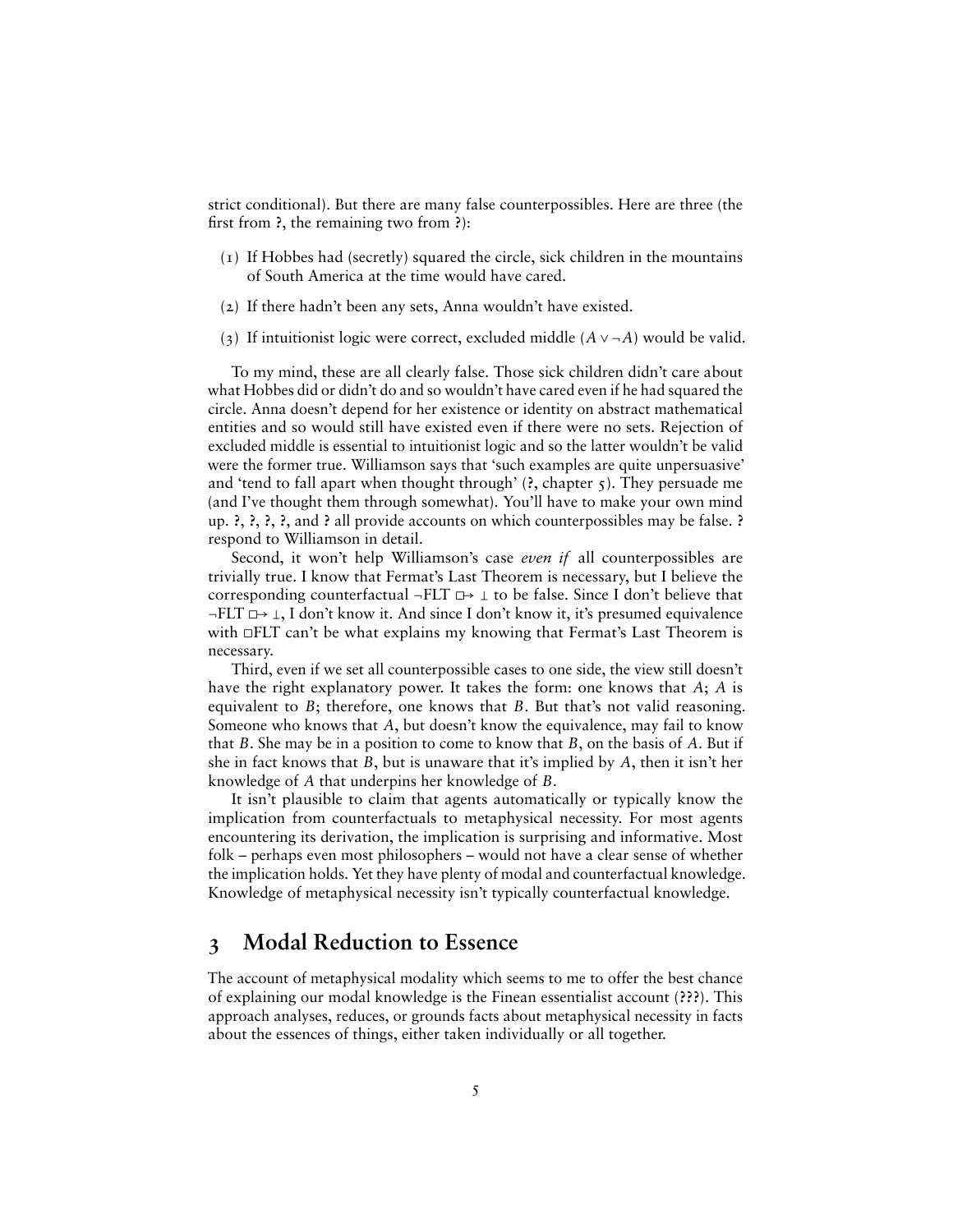Here is a rough outline of the idea. If something is necessarily such that *A*, then something or some things are essentially such that *A*. That necessity obtains *because* those things are essentially such that *A*. As ?, chapter 5 says, essence is the *source* or *basis* of necessity. The simplest case is when an object is necessarily *F* because it itself is essentially *F*. It is necessary that I am human because *being human* is part of my essence. But not all cases are like this. I am necessarily such that  $5 + 7 = 12$ , but it is no part of my essence that  $5 + 7 = 12$ . However, it is part of the essences of 5, 7, and 12 (and perhaps of addition too), taken together, that  $5 + 7 = 12$ . For it is of the essence of 12 that it is the successor of the successor of the successor of the successor of the successor of 7 and it is of the essence of addition that the *m*th successor of *n* is  $n + m$ . So it is necessary that  $5 + 7 = 12$ and hence I am necessarily such that  $5 + 7 = 12$ .

The notion of essence used in such accounts is *broadly* the one Aristotle and Locke used. Locke spoke of 'the very being of any thing, whereby it is what it is' (**?**, III, §15). (Locke himself considered *real essences* to be unknowable to us. I disagree: §**??**.) More recently, **???** and E.J. **???** have given accounts of essence along Aristotelian, Lockean lines. For Fine, an entity's essence is (or is specified as) 'the collection of propositions that are true in virtue of its identity' (**?**, 275). Fine outlines a number of interrelated concepts of essence, but we needn't go into the distinctions between them. We shall work with what Fine calls 'constitutive immediate essence' (**?**). This, according to **?**, fn 3, is the one 'which most closely corresponds to the pre-theoretical notion' and so works very well for our epistemological purposes.

On Fine's view, each entity *x*'s essence is given in terms of a collection of propositions, each specifying some property essential to *x*. For Obama, these propositions may include *that Obama is human*, *that Obama is self-identical*, and *that Obama is a material object*. Fine also considers the essences of pluralities of objects. The pair of Obama and me has an essence, including *that Obama and I are distinct* and *that we are both human*. The latter follows from the fact that each of us is essentially human, but the former does not follow from any fact about Obama's or my essence, taken individually. For what Obama is has nothing to do with what I am and vice versa; and so Obama's essence does not mention me, nor mine him. The proposition *that Obama and I are distinct* belonging to the essence of the pair of us is strictly in addition to our essences, taken individually. Fine requires that each entity and each plurality of essences has an essence.

Each proposition specified by an essence is necessarily true. And, Fine says, each necessarily true proposition belongs to the essence of some thing or things. For Fine, if proposition *p* is included in the essence of some entity or plurality of entities *xx*, and *xx* are included in some plurality *yy*, then *p* is included in the essence of *yy*. Given this monotonicity principle, an equivalent way to state the reduction is this: a proposition is necessary iff it is included in the essence of all things, taken together. This 'all things' is to be understood as the maximal plurality  $\gamma y$ , such that any thing or plurality  $xx$  is included in it.

**?** calls this the 'canonical reduction' of modality to essence. **??**, **?**, **??**, and **?** accept and develop the general idea, and **?** regards it as one of the three most promising reductions of modality. (**?** accepts some aspects of the view but rejects its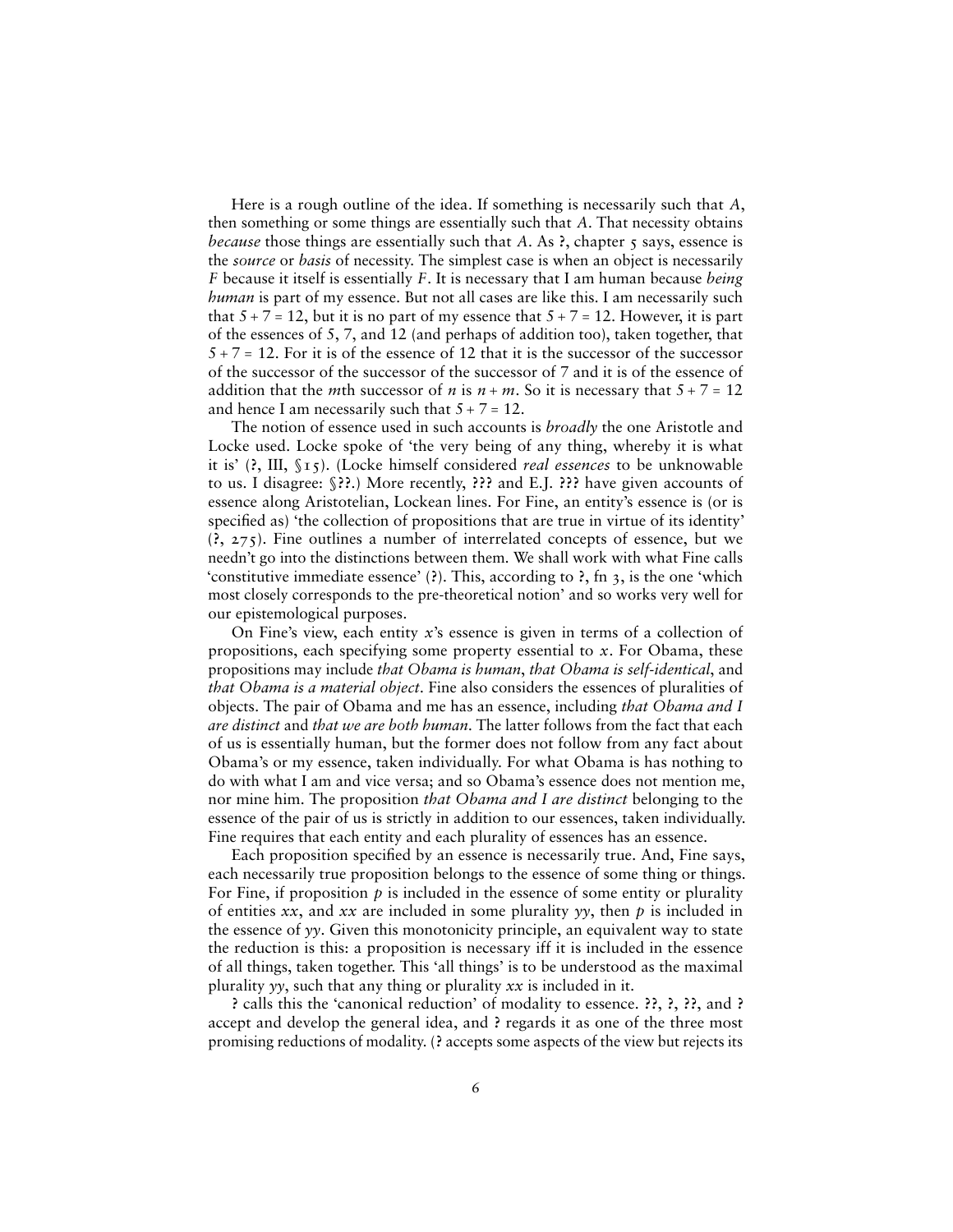reductive ambitions.) This basic approach can be finessed in a variety of ways. Fine himself offers refinements of the view (??). I'm going to ignore these complications here.

**?** objects to the inference from essence to necessity, on the grounds that there are possible entities with contradictory essences. He considers tossing a coin, with incompatible outcomes *heads* and *tails*. Plausibly, these events essentially involve the coin landing heads and tails, respectively; but it cannot be that the coin lands both. If essence does not imply truth, then it cannot imply necessary truth, says Wildman (**?**, §2). Contradictory essences are a distraction here. I'm essentially human, but it's not necessary that a human exists. My essence implies only that it is necessary that I am human if I exist. The essences of contingent entities, such as me, imply *de dicto* necessities conditional on existence. Wildman worries that this approach restricts our analysis to necessities that are conditional on existence; but not so. The claim is that any necessity has its source in the essence of some entities. If the necessity is not conditional on existence, then it must have its source in essences of non-contingent entities. Essences provide a ground for metaphysical modality. That is not to offer a simple one-size-fits-all translation from essence-talk to necessity-talk.

I'm going to diverge from Fine's approach and talk about essential properties. This talk easily translates into Fine's approach, for when I say that *x* is essentially *F*, Fine has the proposition *that x is F* as belonging to *x*'s essence. Here is the account of essence I prefer. Essences are *constitutive* of material objects. Located properties 'bundle' together to form a material object; and each property in the bundle is essential to the material object thereby constituted. Each material object is numerically identical to a located bundle of its essential properties. This is *essential bundle theory* (**?**). We might understand 'located property' as something like a trope (understood as an entity not dependent on its possessor for its existence or identity); or as a complex consisting of a Platonic universal and a spacetime region. The details (in **?**) aren't important here.

There certainly are issues raised by this way of thinking about material objects and their essences. One concerns the conditions under which properties form bundles. In **?**, I argue that any plurality of located properties forms a bundle whenever it is *grounding closed*: if the plurality grounds *F*, then *F* is in the plurality. (This guarantees that things that are essentially scarlet are thereby essentially red, for example, without implying that everything is essentially such that *A*∨ ¬*A*.) For the details and replies to objections, see **?**. Another issue concerns the analysis of accidental properties (which can't be accounted for in terms of bundle-membership). Coincident entities typically share some but not all of their accidental properties: my body and I have the same shape and mass, but I am married whereas it is not. I give an analysis in **?**.

On this picture, essences are not exotic metaphysical entities at all. In particular, and unlike **?**, 132, I do not insist that a thing's essence 'distinguishes it from every other thing'. Nor do I assume that essences involve haecceitistic properties of *being that very thing.* Essences are composed of regular qualitative properties. This being so makes some progress in explaining how we can know about essences. If it can be shown that this approach provides a route to modal knowledge, that is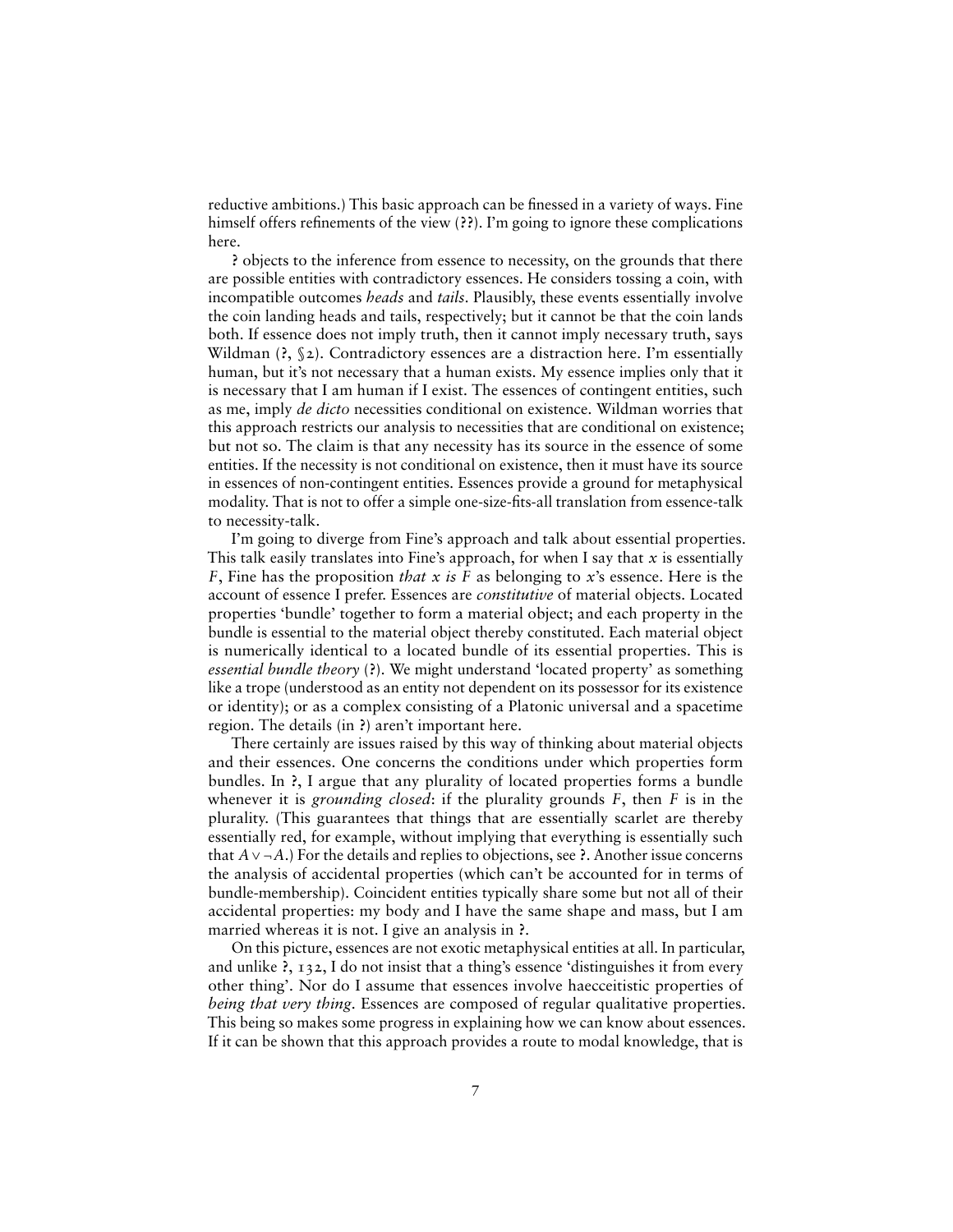one further reason to accept the theory. My strategy is then to explain our modal knowledge by way of our (implicit or explicit) knowledge of the essences of things. **?** and **??** adopt a broadly similar approach and **?** reports that Fine supports a view along these lines. At the very least, the approach is worth investigating in more detail.

### **4 Access to Essences**

Any attempt to explain modal knowledge in terms of essence faces the following challenge. Even if there are such things as essences, they seem very hard things to know about. In general, we have no direct way of finding out whether a property *F* possessed by some object is essential or accidental to it. **?** argues that, although empirical science often tracks the essences of material entities, there is no direct empirical test for discovering them. If so, then there seems to be no prospect, in general, for explaining our modal knowledge in terms of knowledge of essential properties.

The worry may be brought out by considering some material entity that has causal powers in virtue of being an *F*. We then ask: what causal powers would be added if it were, in addition, essentially *F*? It seems the answer is: none. It is the possession of a causally efficacious property, and not the fact that it is possessed essentially (or accidentally), that grants an object the relevant causal powers. But if so, and if our knowledge of an object relies ultimately on our causal interactions with it, then it seems we cannot know whether a property possessed by an object is accidental or essential to it.

**?**, 935 argues that we can avoid this kind of worry by understanding an entity's essence in terms of *real definition*: what it is to be that thing (or what it would be to be that thing, were it to exist). He then argues that

at least in the case of *some* entities, we must be able to know *what they are*, because otherwise it would be hard to see how we could know anything at all about them. How, for example, could I know that a certain ellipse had a certain eccentricity, if I did not know what an ellipse *is*? In order to *think* comprehendingly about something, I surely need to know *what it is* that I am thinking about. (**?**, 944)

I agree with much of Lowe's analysis here. But knowledge of a thing's essence is neither necessary nor sufficient for being able to think about it. It isn't necessary because my true beliefs about what a given thing is may be enough for me to single it out in thought, even if those beliefs fall short of knowledge. I may successfully single out a person in thought *as* a person, even in a room full of realistic androids where my true but unreliable belief that they're a person fails to count as knowledge. That undermines Lowe's argument that we must be able to *know* essences on the grounds that we can think about things. Knowledge of a thing's essence is not sufficient for thinking about that thing because what I know of a thing's essence might not be enough to distinguish it from other things. As I look up from writing, I notice the couple opposite me arguing. Their essential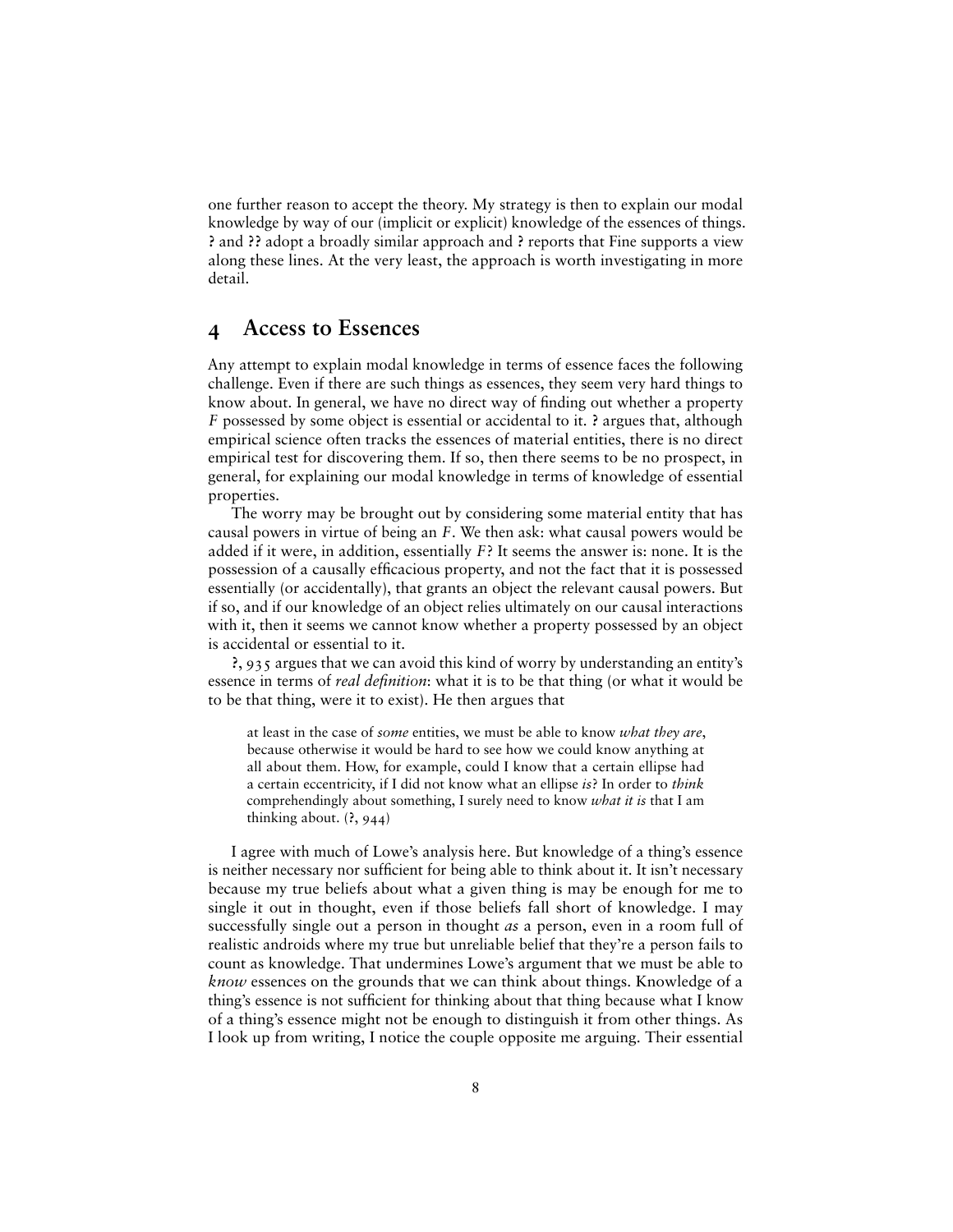properties I know about – being people, being human, being conscious – do not allow me fully to distinguish one from the other. I need to distinguish them in terms of their inessential properties. I might think in terms of *the person to my left*, or *the person to my right*.

Even setting these worries to one side, it is desirable to have an account of *how* we come to know of a thing's essential properties (and *that* they are essential to it). To begin to respond to the challenge, I will consider a related problem: the case of distinct but coincident entities and how we manage to refer to just one of them. The pairs of entities in question may be permanently coincident, as the statue and the lump of clay are in Judith Jarvis Thompson's famous example (**?**), but they need not be. In fact, it's better to focus on more mundane cases, such as a person and their body, or a table and the mass of material which makes it up. Most philosophers agree that these colocated entities are distinct, for one of each pair typically predates or will outlive the other.

It's more controversial whether permanent coincidence implies identity. I think not (**?**), as do **?**, **?**, **?**, **?**, and **?**. The statue, but not the lump of clay, is artistically beautiful, highly valuable, and unable to survive radical reshaping (**?**). Each case seems to reflect a genuine difference in properties between the statue and the clay, which implies their distinctness. (Moreover, any substantial approach to essence seems committed to their distinctness, since the statue and the clay have distinct essences.) At any rate, distinct but temporarily coincident entities will be sufficient to make my case.

The problem of reference in these cases is this. Coincident entities are microphysically indistinguishable. They share all their microphysical parts. And plausibly, a material object's causal powers supervene on its microphysical parts. This implies that the statue and the clay share all their causal properties. (In the case of temporarily coincidence, we may focus on two entities which are microphysically indistinguishable at the relevant times. Consider two entities which have always been coincident, but which will diverge in the distant future. It's hardly plausible that any causal difference now derives from microphysical differences in the distant future.) Reference is a causal process. We secure reference to a material object, ultimately, by exploiting its causal properties in a way that distinguishes it from other entities. But then, if there are no causal properties which distinguish between two coincident entities, it follows that we cannot refer to one of them without thereby referring to the other. And yet, it seems, we do refer to one without thereby referring to the other. So there must be something wrong with this form of sceptical argument.

If we can refer to one of a pair of causally identical objects but not the other, then perhaps we can know some distinguishing information about them; and perhaps this distinguishing information pertains to their essence. That is the line I will suggest below. At the least, the sceptical argument about knowing essences is cast into doubt, for it has the same form as the sceptical argument about reference we've just rejected. This undermines our reason for thinking that we cannot know about the essences of material objects. What we now need is a positive account of how we can know about essential properties.

To begin, I will consider the case of reference in more detail. We visit MOMA,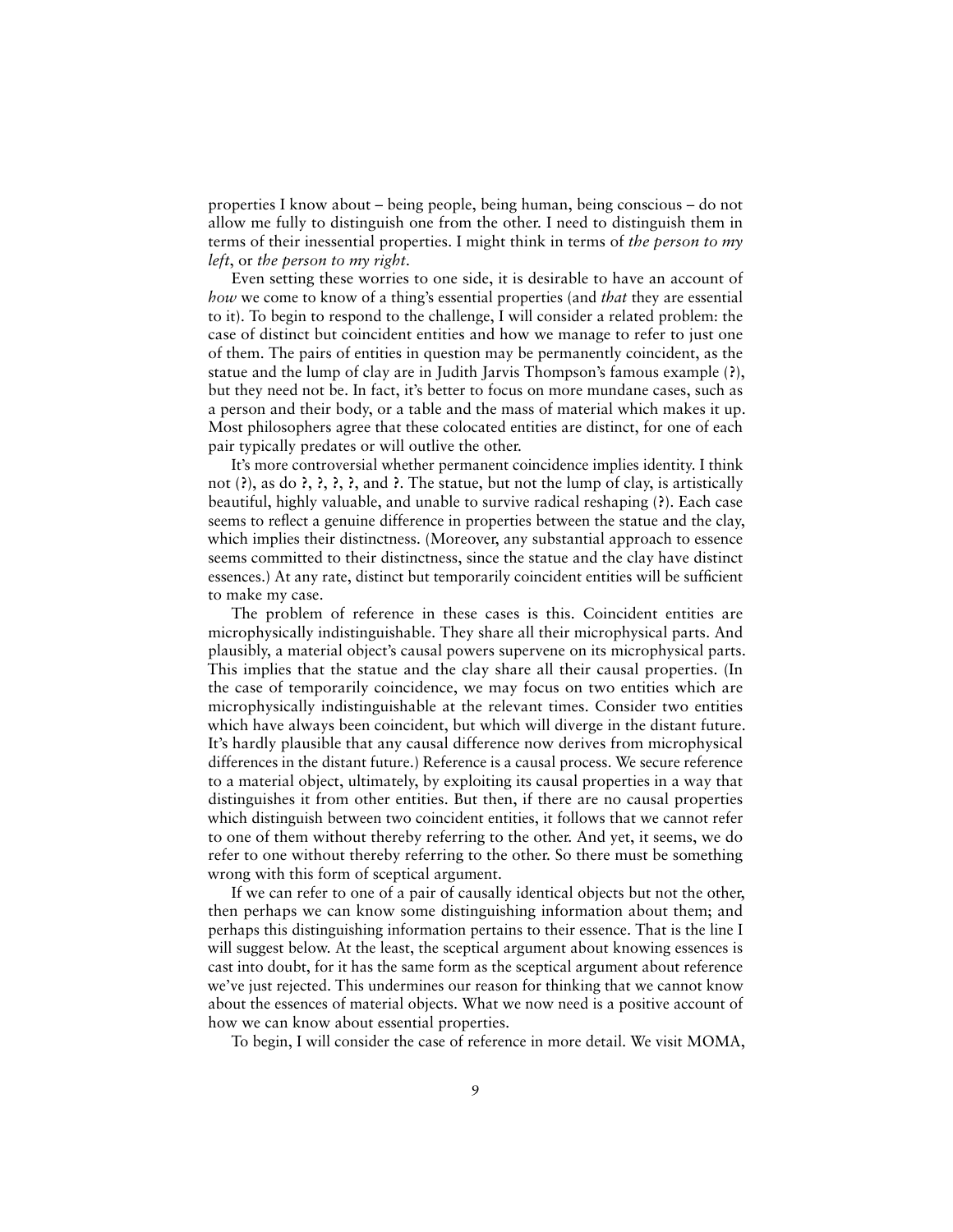head to the 5th floor, and edge our way through the huddle to see what everyone's come to see (or are using as the background to their selfies). 'There it is!' Somehow we manage to refer, not to a mere painted canvas, or to the collected molecules which make it up, or to the coincident region of space, but to Van Gogh's *Starry Night*. Given the multiplicity of coincident entities in the painting's region, we do not secure reference to it merely by indicating its location (although specifying the location is undoubtedly part of the story). Having indicated the location, we then need to single out which of the coincident entities we intend. We may do this explicitly, by specifying *the painting*, or using its name, 'Starry Night'; but more often, contextual salience will do the job for us. We're all here to see (or have selfies in front of) artworks.

What secured reference, in this case, is a location plus a specification which distinguishes between the coincident objects in that location. And in this case, the specified property *being a painting* is essential to the referent. This is often the case. We single out our referent by specifying our interest in *the artwork*, or in *the person*, or whatever. We specify the kind of thing we're interested in, where that kind is a property the object has essentially.

This picture generalises. For any material object, many properties will be found within the spacetime region coincident with it. Some of these will be essential to *a*; some inessential to *a*; and some will not be possessed by *a* at all. (The lump of clay is not artistically valuable and is not as financially valuable as the statue, for example.) There is no particular problem in referring to the spatiotemporal region or to the properties we find there. (Or at least, the usual problems – including how to specify a precise location – are not problems specifically for modal knowledge and so need not detain us here.)

We may then specify a particular bundle of properties by specifying a location and enumerating the properties thereby bundled. Now recall that I am identifying material objects with bundles of located properties (§**??**). A partial enumeration of properties may be enough to single out a unique bundle. There is just one artwork in the exact region of Starry Night and so we single it out, uniquely, using 'the artwork' or 'the painting'. If a partial specification does not succeed in singling out a unique bundle, then it is indeterminate to which bundle we refer (out of the colocated candidates).

(Perhaps this means we refer to one bundle, but not determinately; perhaps not. Perhaps we refer to a vague object, if there are such things. Or perhaps all we can say is that our reference is indeterminate, so that we say something true in ascribing some property *F* only when each precisification is *F*. None of what follows turns on which option we accept.)

This is the basic story of how we can refer to coincident material objects. We don't always refer in this way. We often use a proper name. But a proper name needs an initial anchor: a naming event, which links subsequent uses of the name to that object (?; see ? for discussion). A name is anchored to a specific material object – a property bundle – by specifying a location and some of the properties found there. If the naming event succeeds, that name can then be passed down a causal chain and can be used by speakers with little knowledge of how that name came to have its bearer.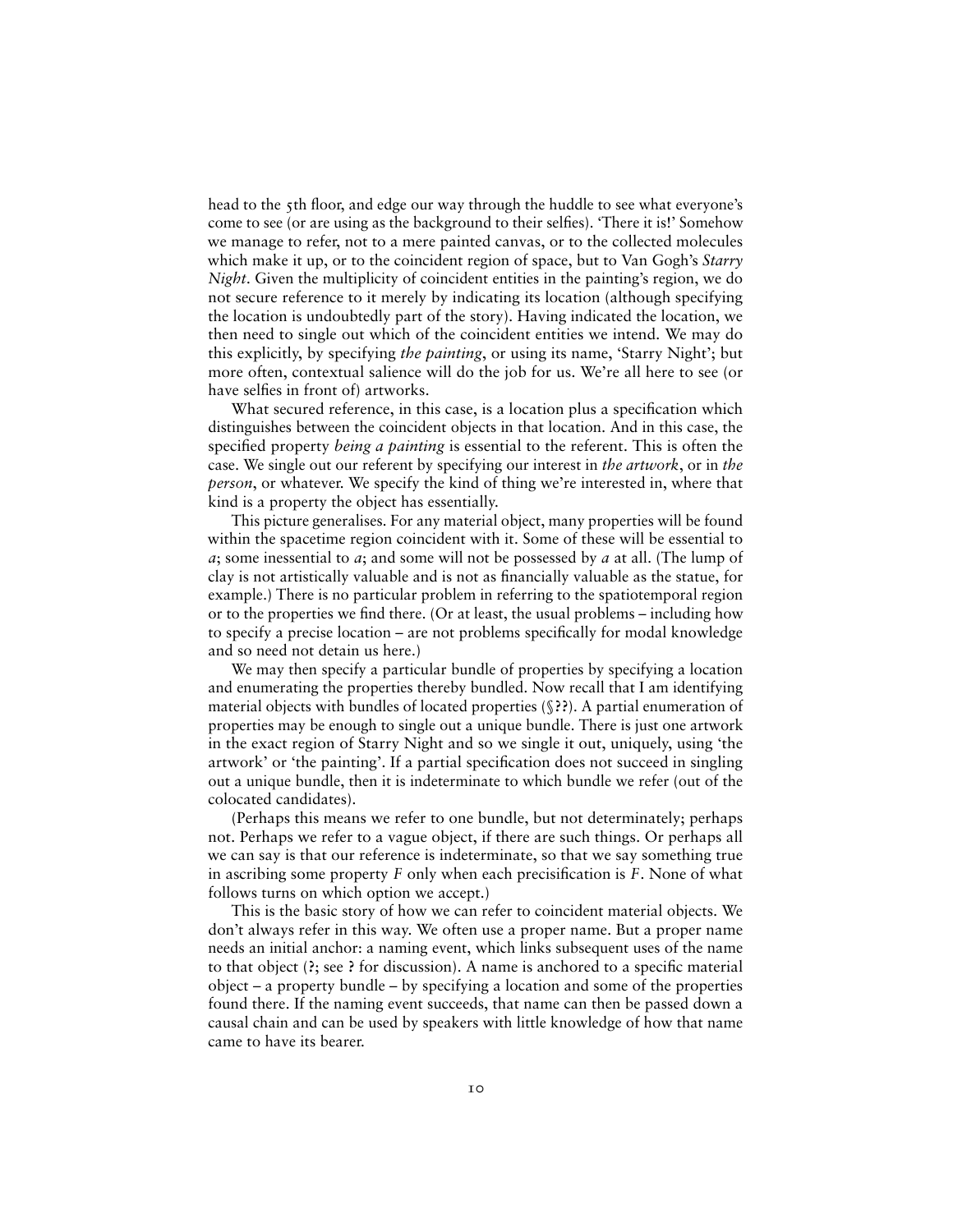The point I take from this picture of reference is this. We secure reference to a material object in this way by singling out some of the properties in the property bundle that metaphysically constitutes that object. If we're successful in referring to anything, it cannot fail to be a bundle containing those properties. And, by definition, the properties in the bundle are essential to the material object they constitute.

In the next section, armed with this account of reference to material objects, I will argue that we can, and often do, have knowledge of the essences of material objects.

## **5 Knowing Essences**

When we refer to a material object, we typically conceptualise it in terms of some property essential to it, or which conceptually implies a property essential to it, and which distinguishes it from other colocated entities. Most users of the name 'Barak Obama' conceptualise its bearer as a *person*; most users of 'Starry Night' conceptualise the bearer as an *artwork*. I don't claim that one must conceptualise an object under some kind in order to think about it, but only that in the typical case, we do.

(This account is intended to be compatible with accounts on which we can refer to something without knowing the kinds it falls under, so long as such cases are rare. Breckenridge and Magidor's account of *arbitrary reference* (**?**) is one such account. I needn't take a stand on their proposal here, for uses of sortal-free arbitrary reference terms, such as 'the arbitrary object', are rare.)

We may, in using a proper name, defer to someone else's way of conceptualising it. It seems one can successfully refer using a proper name whilst in a high degree of ignorance of the properties under which the referent falls. But such cases are rare. We typically conceptualise the intended referent under some kind, or essential property or other. (**?** argues that information about the referent's kind must be preserved along the causal chain involved in reference.)

When we conceptualise an object under some kind *F*, it is natural to think of it as being essentially *F*. People are essentially people. Artworks are essentially artworks. Material entities are essentially material. (**?** is a dissenting voice.) So there is a tendency linking (i) reference to a material object, (ii) our conceptualising that object under some kind *F*, and (iii) our belief that that object is essentially *F*. These links may have exceptions. I claim only that they are fairly typical tendencies, embedded in the way we typically think about objects.

When one has a referent *a* in mind and conceptualises it under some kind *F*, and thereby believes it to be essentially *F*, that belief will often constitute knowledge that *a* is essentially *F*. That is what I shall now argue. For a true belief to constitute knowledge, it must have an appropriate connection to reality: one that is reliable and which renders the belief safe from nearby error. We have already established that the link in question cannot be a simple causal one, caused by those properties being essential to the object in question. For a property has the same causal profile whether it is possessed essentially or accidentally.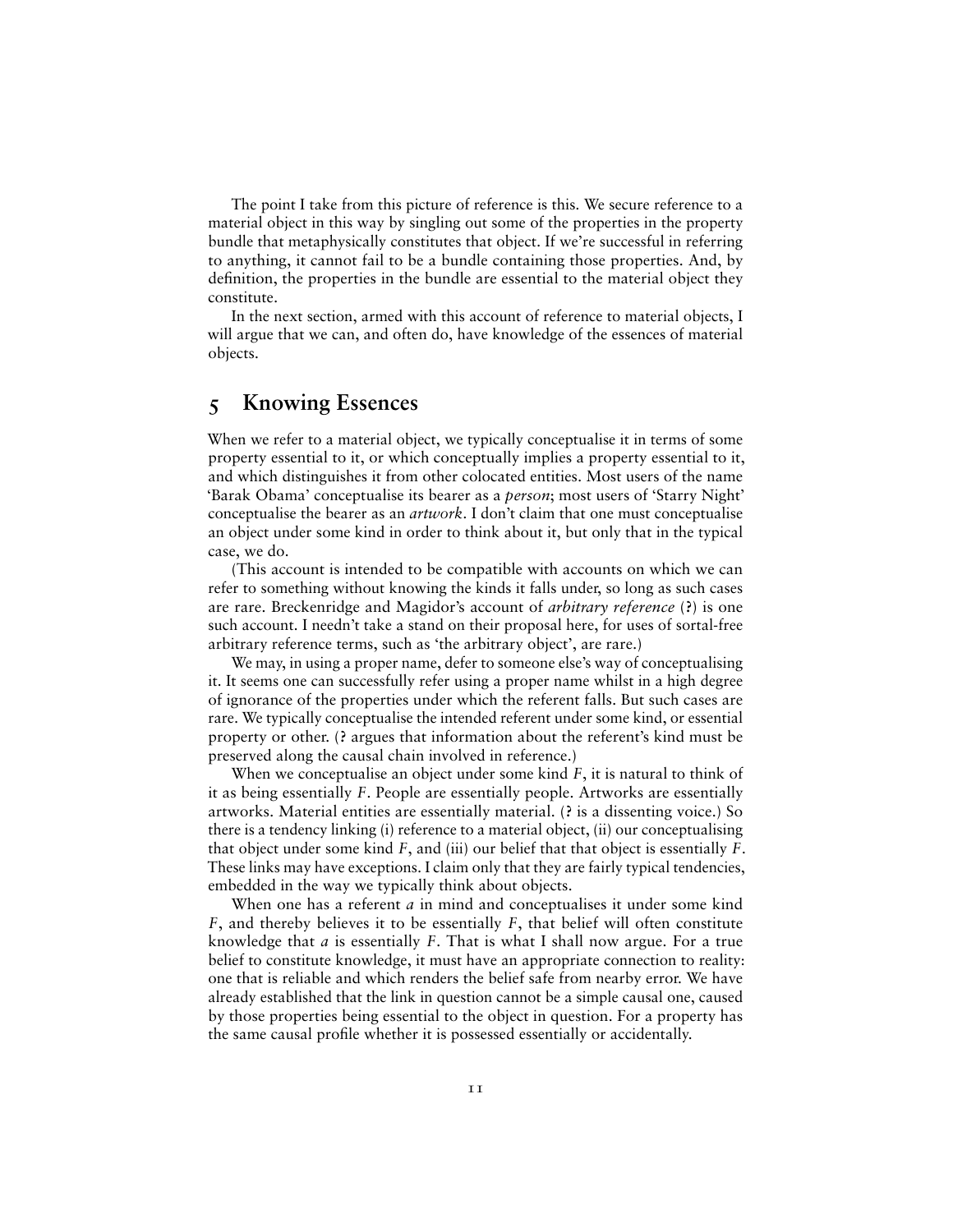Instead, the reliable connection to reality arises due, in part, to the beliefs one forms about the kind of object one is thinking about. In conceptualising *Starry Night* as an artwork, I single out in thought a property bundle containing *being an artwork*. (And if all else goes right in singling out the object of my thought, that bundle is none other than *Starry Night*.) So the object I single out in this way is guaranteed to be essentially an artwork. This establishes a robust connection between my belief that *Starry Night* is essentially an artwork and the fact that it is.

I am not claiming that my belief in any way constitutes the fact that *Starry Night* is essentially an artwork. Facts about essence are fully mind independent. Perhaps our attitudes and reactions help to fix properties like *being an artwork* (see the discussion of response-dependence in **?**). But if they do, they do no further work in making *being an artwork* essential to Starry Night. In the case of fully mind independent facts, like an electron's being essentially negatively charged, our beliefs play no role whatsoever.

The reliable link I'm describing between belief and fact is of the right form to render the belief *safe*, in the technical sense. A safe belief is one which could not easily have been false. One way to capture the idea is counterfactually (**?**, 146):

(SAFETY) Agent  $a$ 's belief that  $A$  is safe iff, were  $a$  to believe that  $A$ ,  $A$  would be true.

However, for this kind of analysis to be meaningful in our current setting, we need the ability to distinguish the safe from the unsafe beliefs in necessary truths. We need to consider situations – or impossible worlds – in which necessities fail (**???**). In our present setting, we need to consider situations in which Starry Night isn't essentially an artwork. We then ask whether it is in the closest situation where the agent believes it to be so.

With all of this in place, the argument goes through much as before. Were I to believe (in circumstances different from the actual ones) that Starry Night is essentially an artwork, Starry Night would indeed be essentially an artwork. For in those circumstances, given my belief, I would conceptualise Starry Night as an artwork and would thereby single out a bundle containing *being an artwork*. Holding fixed the theory of essential properties (which identifies them as those found in the relevant bundle), this implies that that bundle – Starry Night – is essentially an artwork, just as required.

We need to consider not only our knowledge of which properties are essential, but also of which properties are inessential, to given material objects. This will be important when we consider knowledge of the possibilities afforded to a particular object (§**??**). The argument above does not extend to the properties we consider a bundle to be lacking, for the simple reason that we rarely conceptualise a material object in terms of the kinds it does *not* fall under.

Nevertheless, we often do know which of a thing's properties are inessential to it. I know that much about my current situation – my location, my state of health, the fact that I am typing – is utterly inessential to who I am. You know this too about me and I know similar facts about you. The best explanation for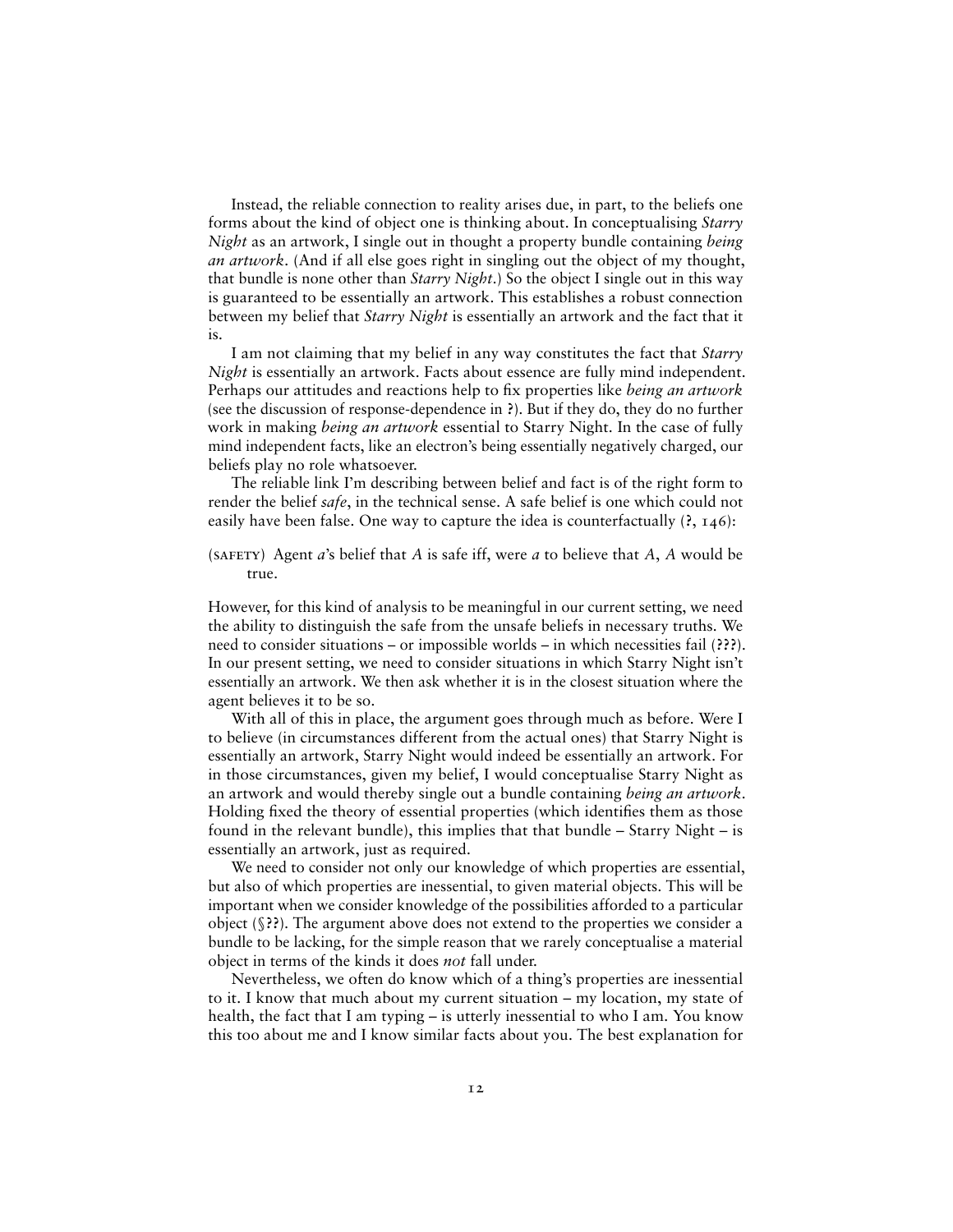this *knowledge of inessentiality* is that it is embedded in our concepts. It is built into the concept of being a certain kind of thing – a person, a human being, an artefact, a material entity – that certain other properties are inessential to things of those kinds.

On this approach, it is part of our concept of being a person that, although a person must be located somewhere, their exact location is not part of what makes them the person they are. Roughly the same goes for our concept of artefacts. This gives rise to knowledge of inessentiality.

Just how far this kind of conceptual knowledge takes us is open to debate. It might be part of our concept of an ordinary material object in general that exact locations are not part of their essence, for example. But I do not want to rule out the possible existence of material entities which are essentially 'stuck' where they are. **?**, §2 gives the example of *incars*, 'extraordinary' objects, colocated with ordinary cars when they are in garages, but which exist only inside those garages. Such entities, if there are any, exhibit very strange behaviour:

As you begin to back out, the incar (if such a thing exists) shrinks and comes to be colocated with the part of the car that is still inside the garage. When you have finished pulling out, the incar has ceased to exist altogether. (?, §1.3)

Such entities are denizens of *permissivist* ontologies, which accept more than just the 'ordinary' objects (roughly: the kinds of things non-philosophers believe to exist). For all I know, such entities are possible. So I certainly don't claim to *know* that no material object has precise location-properties as part of its essence. But all such examples of extraordinary objects have an air of absurdity on first encounter with the concept, precisely because they conflict with the ordinary concept of a material object. Philosophy teaches that we know little about what is essential to being a material entity in full generality. Much more could be said on the topic, but as it is somewhat tangential to our main concerns, I shall move on.

There is a further source of our knowledge of inessentiality, which rests on an *independence principle*. It says that a relational property is essential to some entity *x* only when *x* depends for its identity on the relata of that property. This principle rules out the fact that I married Anna last year as being essential to me. Anna and I depend upon one another practically, but not metaphysically, and so any relation we bear to each other is inessential to each of us (**?**). But the principle allows that some things may stand in some relation essentially: it is essential to the number 2 that it is the successor of 1, for example.

We do not always know which things depend on which. Sometimes we're completely in the dark. But there are many, many clear cases. I don't metaphysically depend on you, nor you on me; and neither of us metaphysically depend on the Eiffel Tower, on sets containing us, or on what we each had for breakfast earlier today. So I can easily infer that your existence, that of the Eiffel tower, membership of my singleton, or what I had for breakfast, are not essential to me.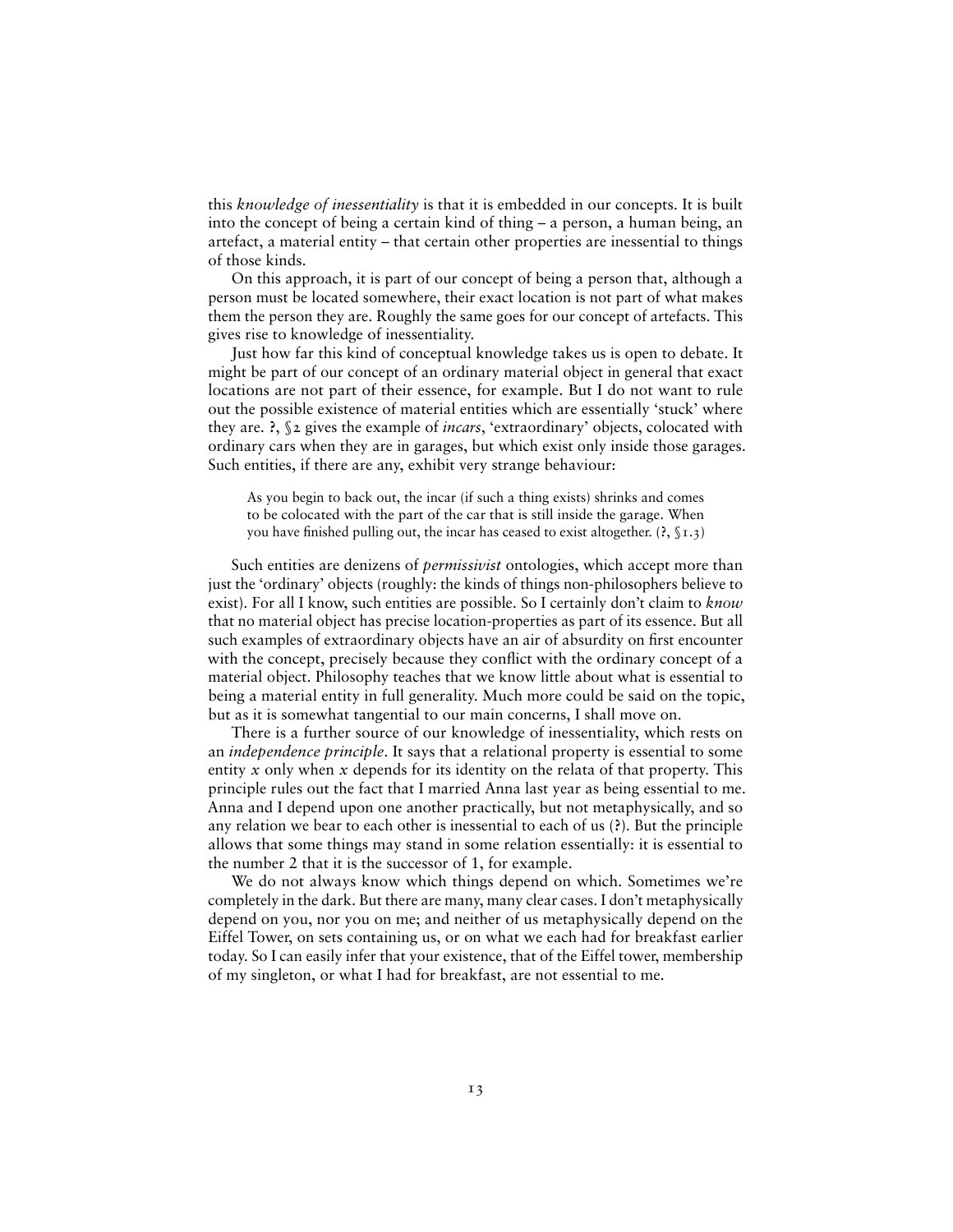#### **6 From Knowing Essences to Modal Knowledge**

The final stage of the story takes us from knowledge of essences to modal knowledge. We'll approach this in two stages: knowing how things must or must not be and knowing how things might or might not have been.

Our central metaphysical premise in this story is the Finean reduction of modality to essence (§**??**). But our story needs more than just these metaphysical principles. We may know that some entity is essentially *F*; and its being so implies that it is necessarily *F*. But it does not follow that we know that it is necessarily *F*. (**?** argues that Lowe's (**??**) account of modal knowledge fails on these grounds.) We may be unaware of the link between essence and necessity; or we may believe it, but without sufficiently reliable grounds for it to count as knowledge; or we may genuinely know the link, but without ever combining it with our essenceknowledge to draw a conclusion about necessity.

The last case is one in which we know both some implication  $A \rightarrow B$  and its antecedent *A*, but we do not know its consequent, *B*. Such cases are perfectly possible: knowledge is not automatically closed under known implication (**??**). But these cases need not concern us here. Our concern is with how we have modal knowledge when we have it at all. And whenever one knows some  $A \rightarrow B$  and A, one is thereby in a position to come to know that *B*, on the basis of deduction from one's prior knowledge. (**?**, 29 and **?**, 117 discuss and endorse similar epistemic closure principles.)

The problematic case is the one in which one does not know that being essentially *F* implies being necessarily *F*. (This problem is analogous to the one raised against conceivability and counterfactual accounts in §**??**. In general, *A*'s implying *B* helps explain one's knowledge of *B* only if one grasps the implication.) I can hardly claim that ordinary knowers are aware of Fine's reduction of modality to essence (and many philosophers aware of Fine's theory don't believe it). Any metaphysical reduction of necessity to essence will be far too theoretical to act as the epistemological link between knowledge of essence and modal knowledge. Instead, the link between knowledge of essence and modal knowledge is a conceptual one. It is a conceptual truth that whatever is essentially *F* is necessarily *F*. It is part of our concepts of essence and of necessity that whoever possesses those concepts and knows that *x* is essentially *F* thereby knows, or is in a position to come to know by reflection, that it is necessary that  $x$  is  $F$ .

I say *our* concepts are like this; but what if yours are not? Then you have concepts that differ from mine (and I take it, from most people's) in a significant way. You are in the situation of someone who wonders, coherently within their conceptual scheme, whether knowledge is factive, or whether truth satisfies the T-scheme. Perhaps, as a result of this conceptual deviation, you miss out on modal knowledge. You may still have robust modal beliefs and believe yourself to have roughly the same modal knowledge as others. But in fact you don't. That is just as we should expect, just as someone with a non-standard conception of knowledge or of truth will miss out on some knowledge about knowledge or truth. Note that by talking about 'standard' concepts, I don't mean to imply that there is some unique concept that all standard agents exactly share. Rather, I mean that there are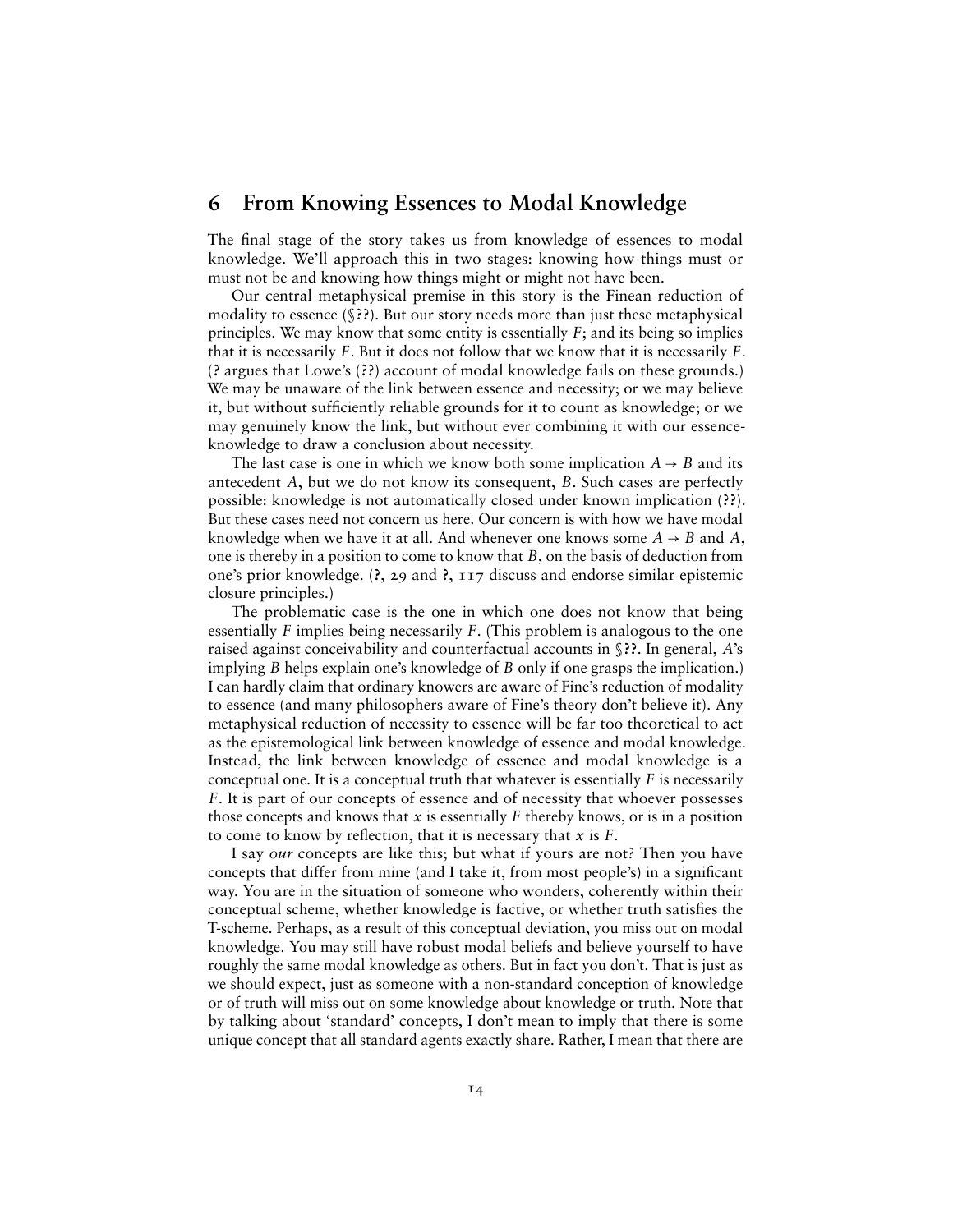certain principles governing our use of concepts like *essence*, *necessity*, *knowledge*, and *truth* (such as the factivity of each concept), such that any deviation from those principles suffices for a concept to be classed as non-standard.

In this way, knowledge of essences underpins modal knowledge of propositions of the form *that x is necessarily F*. It also underpins knowledge of the related propositions *that it is necessary that x is F* and, for any *y*, *that y is necessarily such that x is F*. That this latter pair of propositions is implied by the former proposition is also embedded in our concept of necessity.

I claim that the concept of necessity is linked to the concept of essence. There is evidence for the link in everyday usage. For example, having been asked why electrons are negatively charged, or why bachelors are always men, one may reply:

- (4) Electrons have to be negatively charged. That's *just what it is* to be an electron.
- (5) Bachelors have to be men. That's part of the nature of being a bachelor.

These are fairly natural, non-technical ways of responding to the question. The phrases 'what it is' and 'part of the nature' single out essential properties and are used to justify claims about necessity. That the explanations are natural suggests the link from essence to necessity is embedded in everyday conceptual schemes.

Now we turn to knowledge of possibilities. I know that I could have been where you are right now and you here. My belief is based on my understanding of the kinds of things that you and I (and here and there) are. You and I are both human beings, for whom each specific location is inessential. My front room is a very ordinary room in an ordinary location. In particular, nothing about what makes it the place it is excludes your being here. I know all that. So I know that nothing in the essences of those entities excludes your being here. I may then infer that you could have been here. If I do, the inference will preserve knowledge and so I will come to know that you could have been here.

In general, the possibilities for an entity  $x$  do not depend on  $x$ 's essence alone. The possibilities for *x* are those facts not excluded by any essence (§**??**). But that reductive principle is no practical help in coming to know about possibility, for we cannot hope to know about all essences. Fortunately, we have the following heuristic principle: in evaluating whether whether *A* is possible, we need to consider only those entities which *A* is about. Although it is hard to spell out exactly this notion of what a sentence is about, we have a good enough intuitive handle on the notion for the heuristic to be practically effective. (**?**, **?**, and **?** offer technical accounts of *aboutness*.)

To evaluate whether

(6) The Eiffel Tower could have been closer to the Seine

is true, we first note that (??) is about the Eiffel Tower, the Seine river, and (implicitly) the layout of Paris. We then interrogate their essences and find that none of the properties found there rule out the Eiffel Tower's being 1mm closer to the Seine. So, using the heuristic principle, it is relatively easy to come to know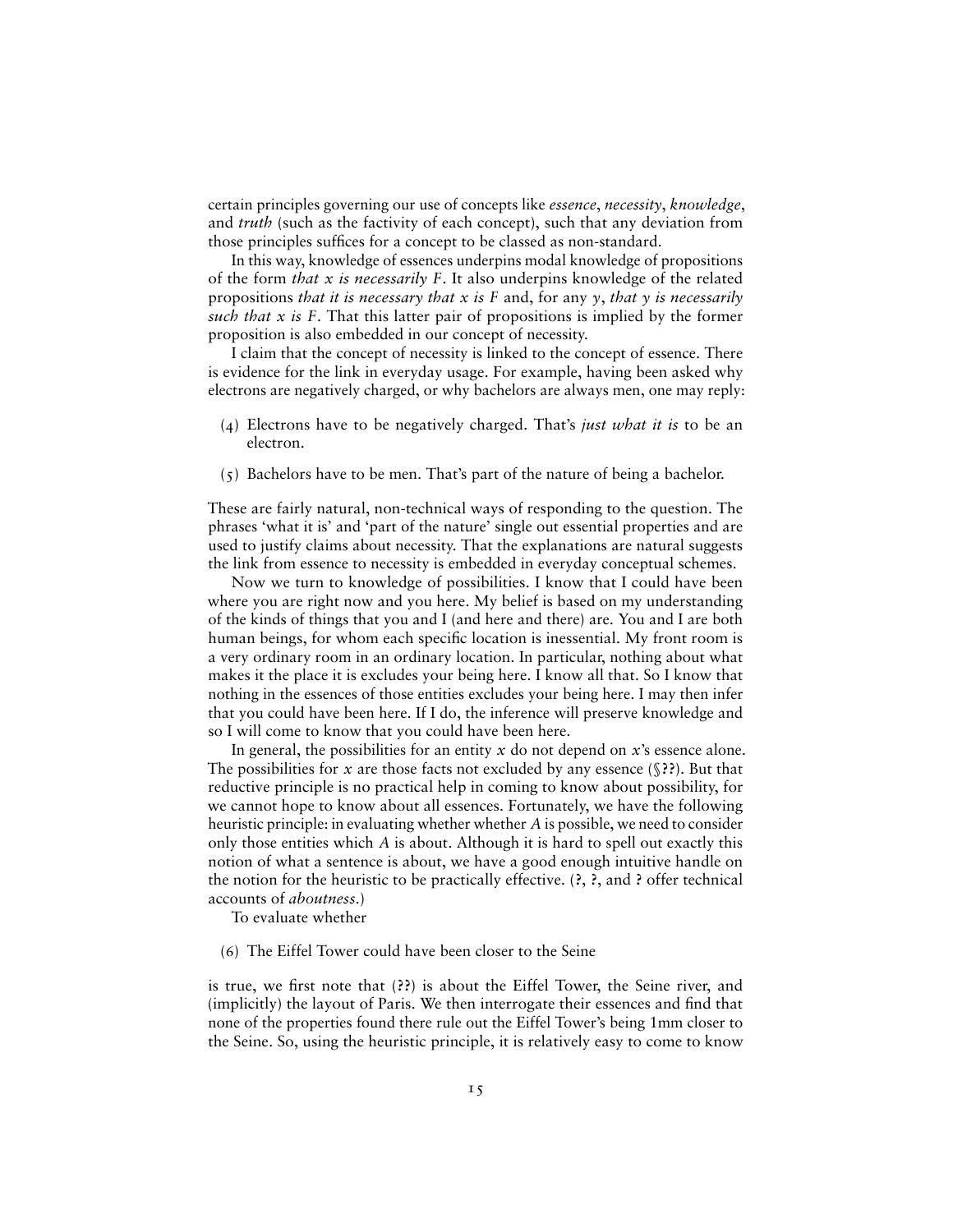that (**??**) is true. That same principle directs us to the essences of 5, 7, and 13 when asked whether

(7) The Eiffel Tower could have been such that  $5 + 7 = 13$ 

is true. We then quickly recognise that (**??**) is false. In this way, the heuristic helps deliver knowledge of possibility from our knowledge of essence.

## **7 Evaluating the Essence Approach**

The essence approach to modal knowledge makes two predictions which set it apart from other accounts (and, in particular, from the conceivability approach). First, it predicts that knowledge of necessity is more immediate than knowledge of mere possibility. Second, it predicts that there are a good number of simple modal facts about which it would be very difficult to come to know.

Knowledge of necessity arises, without any cognitive intermediary, from knowledge of essence. Having discovered of something that it is essentially such that *A*, the inference to *A* being necessary is immediate. Knowledge of the mere possibility that *A*, by contrast, is acquired through knowledge that there are no things whose combined essence rules out that *A*. This is a more demanding cognitive task. One must first reason which things are relevant to the claim that *A* and interrogate one's concept of the kinds they fall under, searching for information that  $\neg A$ . It is only when none is found that one may form a safe belief that it is possible that *A*. So in general, knowledge of necessity is easier to come by than new knowledge of mere possibility.

This prediction is in contrast to that of the conceivability view (§**??**), which deals primarily in our knowledge of possibility. On that view, we imagine that *A* and on that basis come to know that *A* is possible. Knowledge of necessity is then based on knowledge of what we cannot imagine.

There is some evidence that the essence-based approach is correct on this score. When I ask my first year class whether I could have been somewhere else (and explain the target sense of 'could'), they nearly all reply, after very little thought, that I could. They have little trouble finding sense in the question. But when I ask them whether I could have been a turnip, they find the question nonsensical. It is so clear to them that it is necessary that I am a human being that they assume I'm asking a trick question, or that I mean something else. This seems to me to be some evidence – albeit hardly conclusive – for taking knowledge of necessities to be primary and knowledge of mere possibilities to be derivative.

The second prediction of the account is that many modal facts are hard (and perhaps practically impossible) to discover, for our knowledge of necessities can go only as far as our knowledge of the essences of things. And in many cases, our knowledge of essences doesn't go very far. We know the kinds under which a thing falls and the properties implied by those kinds. This gives us knowledge of essential properties. And we know, in general, that location properties and relations involving things on which the entity in question doesn't depend are inessential to it. But then our epistemic access to a thing's essence may well give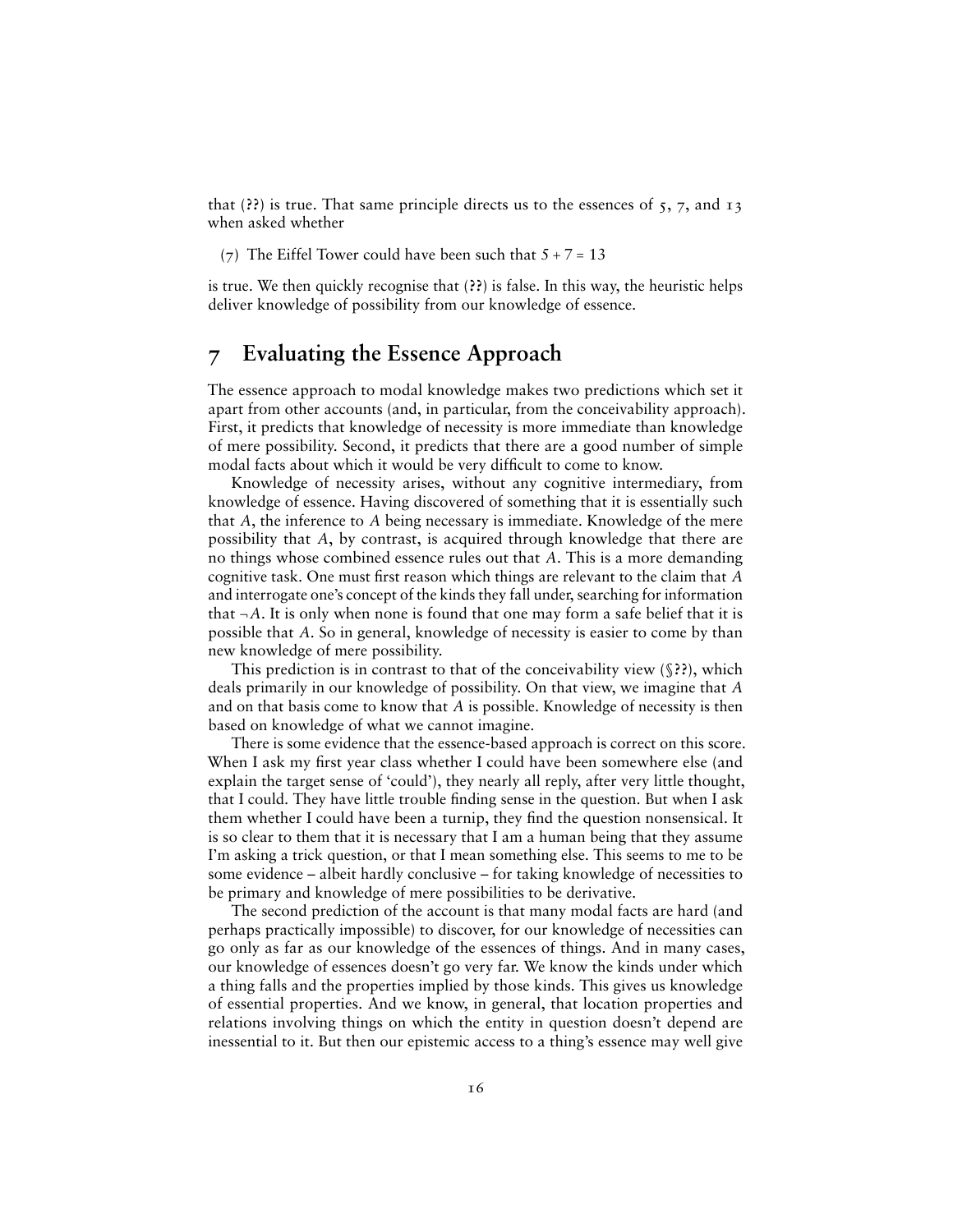out. We do not know (through these epistemic routes) whether it is essential to *Shadowplay* that it was written by Joy Division; or whether it is essential to Guernica that it is titled 'Guernica'; or whether a certain level and type of bodily continuity is essential to diachronic personal identity. And so we do not know whether the corresponding facts hold necessarily or contingently.

That explains a lot. It explains why we ask these kinds of questions in philosophy. We don't know the answers, but we'd like to. It explains why we ask these kinds of questions in *philosophy*. The answers are not empirically accessible; nor are they inferable (merely) from linguistic, historical, or sociological data. Moreover, we are interested in those modal questions, primarily, because we are interested in the natures of things: what it is to be a musical work or artwork and in what it is to be the same person over time.

Contrast this with the picture that arises from the conceivability account of modal knowledge (§**??**). I can imagine a situation in which in turns out that *Shadowplay* was written by Joy Division's engineer, Martin Hannett. I can imagine Picasso having named Guernica 'Abstract #50'. I can imagine my body changing radically from one moment to the next, whilst I remain the person I am. I can even imagine being an immaterial substance, but still feeling pain.

Imagination – at least in the minimal, detail-poor way that's supposed to be relevant to our modal knowledge – is easy. And herein lies a dilemma for the conceivability account. If modal knowledge follows easily from our imaginings, then modal knowledge is easy too. The kinds of modal questions just mooted are then easily settled, for we can easily come to know their answers (all in favour of the mooted non-actual possibilities). But, I suggest, we have no such knowledge. If modal knowledge does not in general follow from our imaginings, on the other hand, then the conceivability account will be unable to explain the modal knowledge we do in fact have.

## **8 Conclusion**

Essences need not be metaphysically bizarre entities: they may simply be bundles of located properties (§**??**). We can single out these bundles, in thought or language, by conceptualising them under kinds (§**??**). This gives us a source of knowledge of essence (§**??**). This knowledge leads to knowledge of necessity and possibility (§**??**). Some consequences of the approach are unusual and may speak in its favour (§**??**).

#### **References**

Barker, S. and Jago, M. (2014). Monism and material constitution, *Pacific Philosophical Quarterly* 95(2): 189–204.

Barker, S. and Jago, M. (2017). Material objects and essential bundle theory, *Philosophical Studies* 10.1007/s11098-017-0990-6.

Bernstein, S. (2016). Omission impossible, *Philosophical Studies* 173(10): 2575–2589.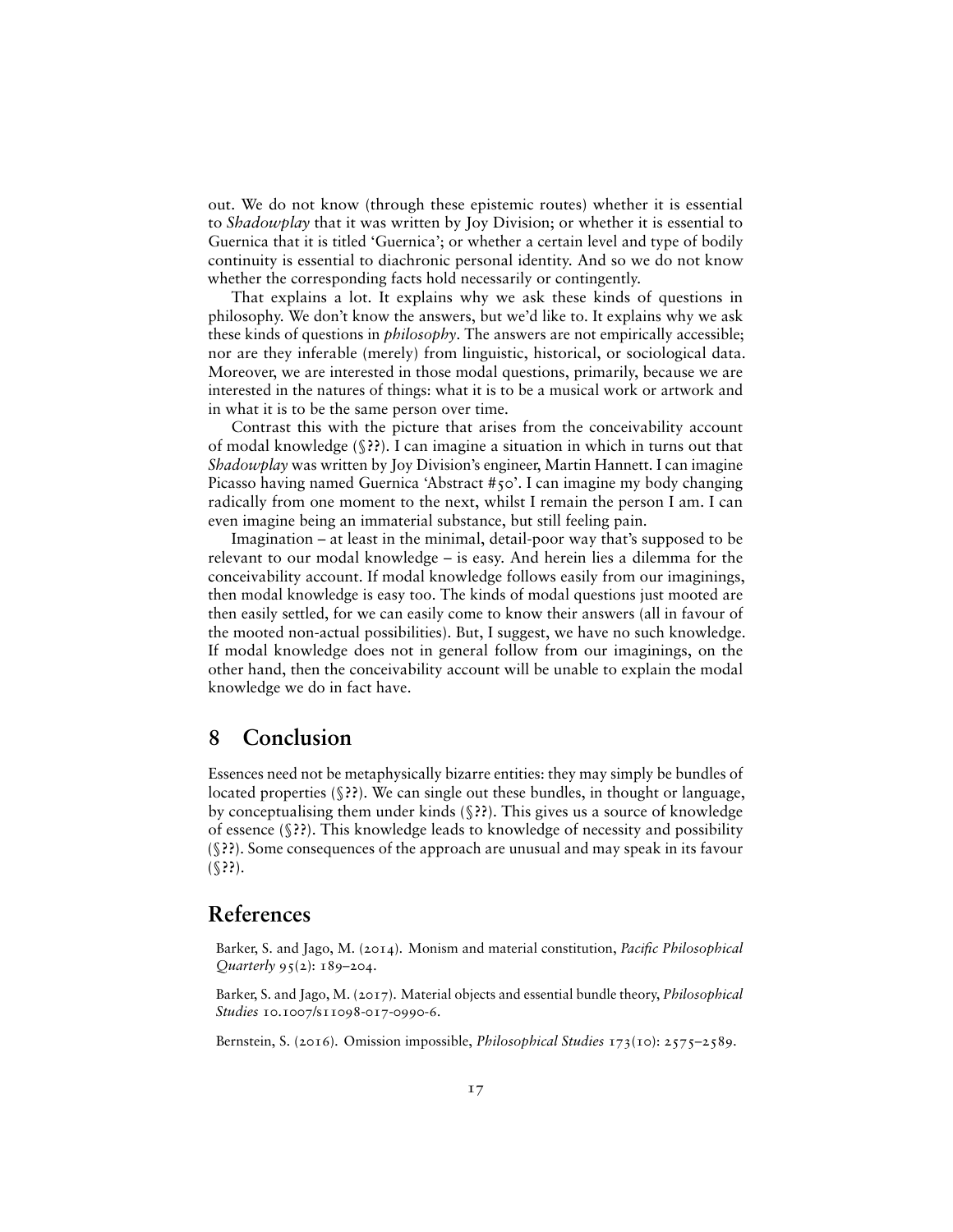Berto, F., French, R., Priest, G. and Ripley, D. (2017). Williamson on counterpossibles, *Journal of Philosophical Logic* pp. 1–21.

Berto, F. and Jago, M. (forthcoming). *Impossible Worlds*, Oxford University Press.

Berto, F. and Schoonen, T. (2017). Conceivability and possibility: Some dilemmas for humeans, *Synthese* 195(6): 2697–2715.

Breckenridge, W. and Magidor, O. (2012). Arbitrary reference, *Philosophical Studies*  $158(3)$ : 377–400.

Brogaard, B. and Salerno, J. (2008). Remarks on counterpossibles, in J. van Bentham, V. Hendricks, J. Symons and S. A. Pedersen (eds), *Between Logic and Intuition: David Lewis and the Future of Formal Methods in Philosophy*, Synthese Library.

Byrne, A. (2007). Possibility and imagination, *Philosophical Perspectives* 21: 125–44.

Cameron, R. P. (2010). The grounds of necessity, *Philosophy Compass* 5(4): 348–358.

Chalmers, D. (2002). Does conceivability entail possibility?, in T. Gendler and J. Hawthorne (eds), *Conceivability and Possibility*, Oxford University Press, pp. 145–200.

Chalmers, D. (2006). The foundations of two-dimensional semantics, in M. Garcia-Carpintero and J. Macia (eds), *Two-dimensional semantics: Foundations and Applications*, Oxford University Press, New York.

Chalmers, D. J. (2012). *Constructing the world*, Oxford University Press.

Correia, F. (2006). Generic essence, objectual essence, and modality, *Noûs* 40(4): 753–767.

Correia, F. (2012). On the reduction of necessity to essence, *Philosophy and Phenomenological Research* 84(3): 639–653.

Dasgupta, S. (2016). Metaphysical rationalism, *Noûs* 50(2): 379–418.

Dickie, I. (2011). How proper names refer, *Proceedings of the Aristotelian Society* 111: 43–78.

Doepke, F. (1982). Spatially coinciding objects, *Ratio* 24: 45–60.

Fine, K. (1994). Essence and modality: The second philosophical perspectives lecture, *Philosophical perspectives* 8: 1–16.

Fine, K. (1995a). The logic of essence, *Journal of Philosophical Logic* 24(3): 241–273.

Fine, K. (1995b). Ontological dependence, *Proceedings of the Aristotelian Society* 95: 269– 290.

Fine, K. (1995c). Senses of essence, in W. Sinnott-Armstrong, D. Raffman and N. Asher (eds), *Modality, morality, and belief: Essays in honor of Ruth Barcan Marcus*, Cambridge University Press, pp. 53–73.

Fine, K. (2000). Semantics for the logic of essence, *Journal of Philosophical Logic*  $29(6)$ : 543–584.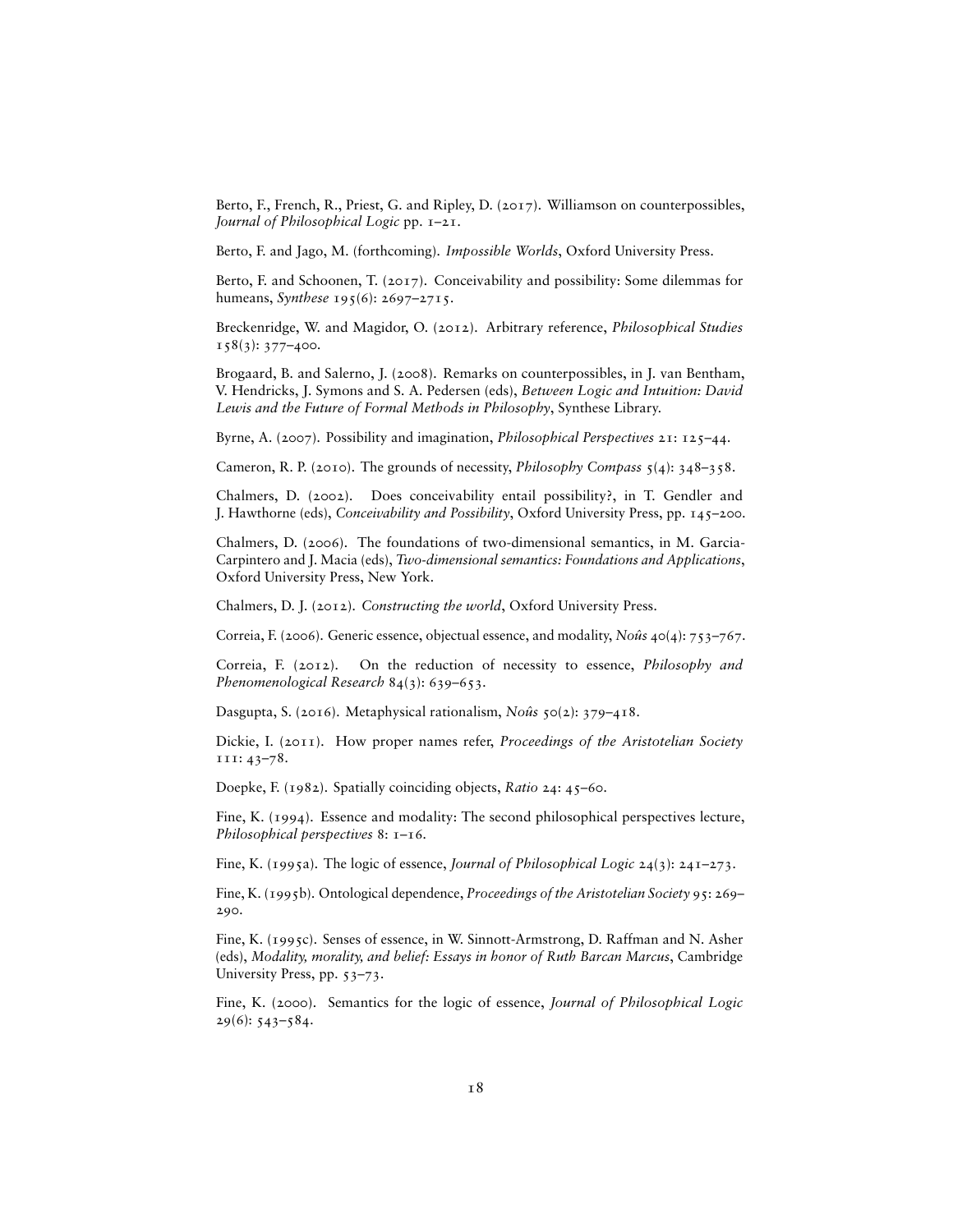Fine, K. (2003). The non-identity of a material thing and its matter, *Mind* 112(446): 195– 234.

Fine, K. (2015). Subject matter. Talk given at Yablo on Aboutness workshop, Hamburg, 3rd August.

Fiocco, M. (2007). Conceivability, imagination and modal knowledge, *Philosophy and Phenomenological Research* 74: 364–80.

Fodor, J. (1975). *The Language of Thought*, Thomas Crowell, New York.

Gendler, T. S. and Hawthorne, J. (2002). *Conceivability and possibility*, Clarendon Press.

Hale, B. (2013). *Necessary beings: An essay on ontology, modality, and the relations between them*, Oxford University Press.

Hawthorne, J. (2005). The case for closure, in M. Steup and E. Sosa (eds), *Contemporary Debates in Epistemology*, Blackwell, Oxford, pp. 26–43.

Hirsch, E. (1976). Physical identity, *The Philosophical Review* 85(3): 357-389.

Horvath, J. (2014). Lowe on modal knowledge, *Thought: A Journal of Philosophy*  $3(3)$ : 208–217.

Hume, D. (1739/1978). *A Treatise of Human Nature*, Oxford University Press.

Jago, M. (2014a). *The Impossible*, Oxford University Press.

Jago, M. (2014b). The problem of rational knowledge, *Erkenntnis* 79(6): 1151–1168.

Jago, M. (2018). *What Truth Is*, Oxford University Press.

Jarvis Thomson, J. (1997). Parthood and identity across time, in M. Rea (ed.), *Material Constitution*, Rowman & Littlefield, pp. 25–43.

Jarvis Thomson, J. (1998). The statue and the clay, *Noûs* 32(2): 149–173.

Korman, D. (2011). Ordinary objects, in E. N. Zalta (ed.), *The Stanford Encyclopedia of Philosophy*, winter 2011 edn.

Kripke, S. (1980). *Naming and Necessity*, Blackwell, Oxford.

Kung, P. (2010). Imagining as a guide to possibility, *Philosophy and Phenomenological Research* 81: 620–63.

Lewis, D. (1986). *On the Plurality of Worlds*, Blackwell, Oxford.

Locke, J. (1690/1997). *An Essay Concerning Human Understanding*, Penguin.

Lowe, E. (1983). Instantiation, identity and constitution, *Philosophical Studies* 44(1): 45– 59.

Lowe, E. (2006). Metaphysics as the science of essence. Keynote address, Metaphysics of E.J. Lowe conference, Buffalo, NY, 8 April 2006. http://ontology.buffalo.edu/06/Lowe/Lowe.pdf